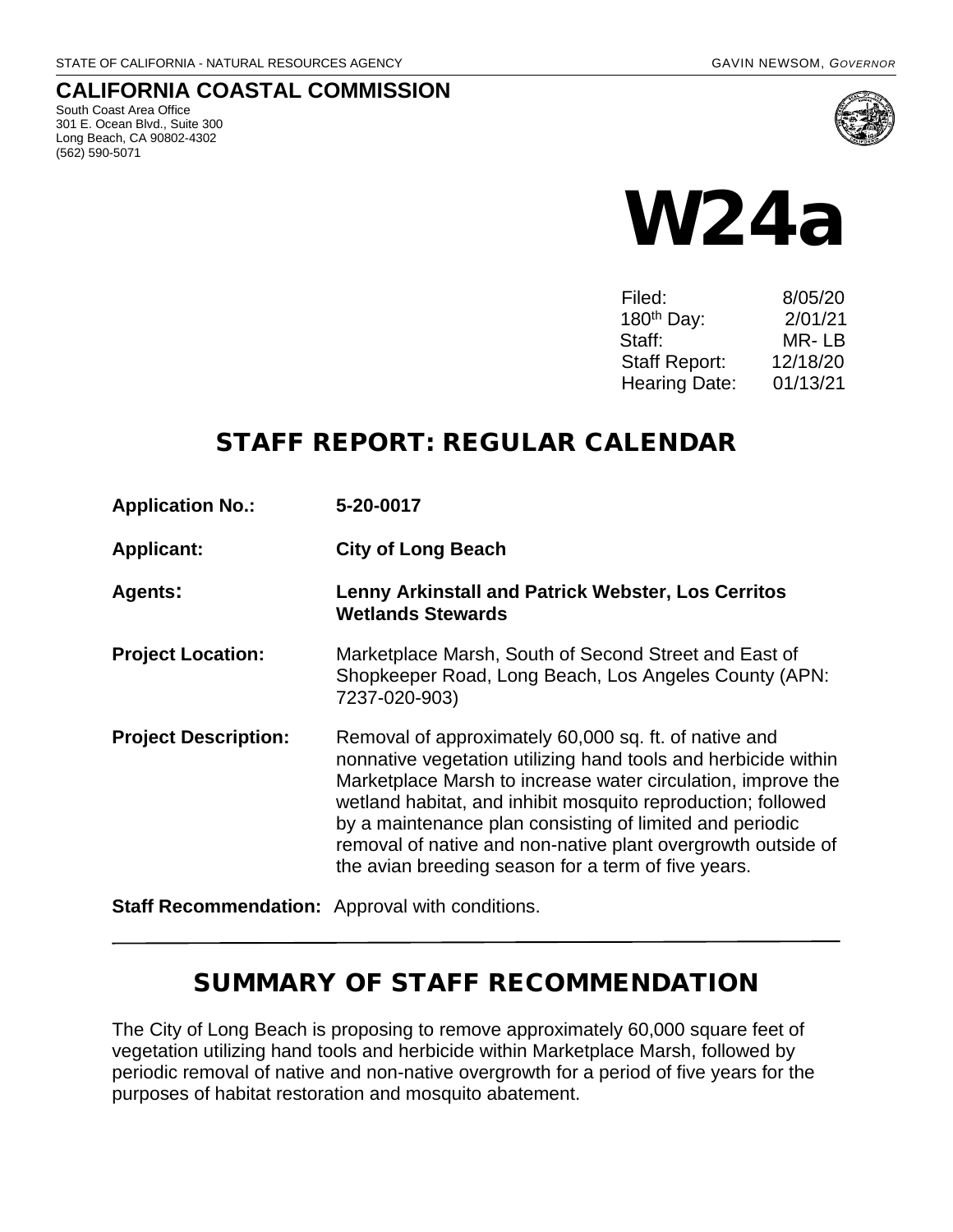The project is located in Marketplace Marsh, a 6.5-acre brackish marsh that persists in the salty soil of the historic Los Cerritos Wetlands due to freshwater input from surface runoff via drains and surface flows from the adjacent Marketplace shopping center. The project site maintains aquatic features and supports degraded vegetated wetlands in the form of southern brackish marsh, southern coastal saltmarsh, mulefat scrub, and southern willow scrub that provides habitat for migratory and resident nesting birds. The marsh is owned by the City of Long Beach, and although Signal Hill Petroleum has an access agreement that provides them the ability to access their wells and facilities onsite, there is generally no public access allowed in this location without prior consent by the City of Long Beach due to public safety concerns related to active oil extraction operations onsite.

Fed by nutrient rich runoff and subject to periodic flooding, emergent vegetation consisting of dense mixed stands of broadleaf cattail (*Typha latifolia*), southern cat-tail (*T*ypha *domingensis*), Chairmaker's bulrush (*Schoeneplectus americanus)*, and California bulrush (*Schoenoplectus californicus)*, with limited patches of salt marsh bulrush (*Schoenoplectus robustus)*, grow very rapidly in Marketplace Marsh. The dense stands of vegetation inhibit water circulation resulting in large areas of stagnant water that becomes a breeding ground for mosquitos that can carry viruses and other diseases and presents a public health and safety risk. In addition, the overgrowth of vegetation reduces the health of the marsh by decreasing open water habitat important to native wildlife such as invertebrates, fish, and water birds. There are two main goals for this project that will be accomplished with vegetation thinning and restoring the waterflow: 1) discouraging mosquito breeding and 2) restoring the overall health of the marsh.

Moreover, mosquitos in Marketplace Marsh have recently tested positive for West Nile virus. Abatement of the mosquito population at the marsh is managed by the Los Angeles County Vector Control District (Vector Control). Due to the dense marsh vegetation, Vector Control can only access limited areas of the marsh. The City believes that without the proposed vegetation clearance, Vector Control will not be able to adequately abate the mosquito population. The proposed removal of vegetation will greatly improve natural water circulation in the marsh that in turn disrupts the mosquito life cycle by decreasing the success of larval hatching as well as increasing natural predation of mosquito larvae.

Vector Control uses insecticides that are highly specific to mosquito larvae and are not expected to result in significant adverse impacts to flora, fauna, or water quality. One potential impact of larvicide use is the removal of mosquito larvae as a source of food for native fish and bird predators. In this case, the larvicide is necessary to abate the mosquito population at the refuge but will not have an adverse impact to non-target species, including vegetation, non-mosquito invertebrates, amphibians, fish, birds, and mammals.

The applicant is proposing to apply herbicide to the emergent vegetation root structures following hand-cutting and removal of the bulk of the vegetation because the applicants'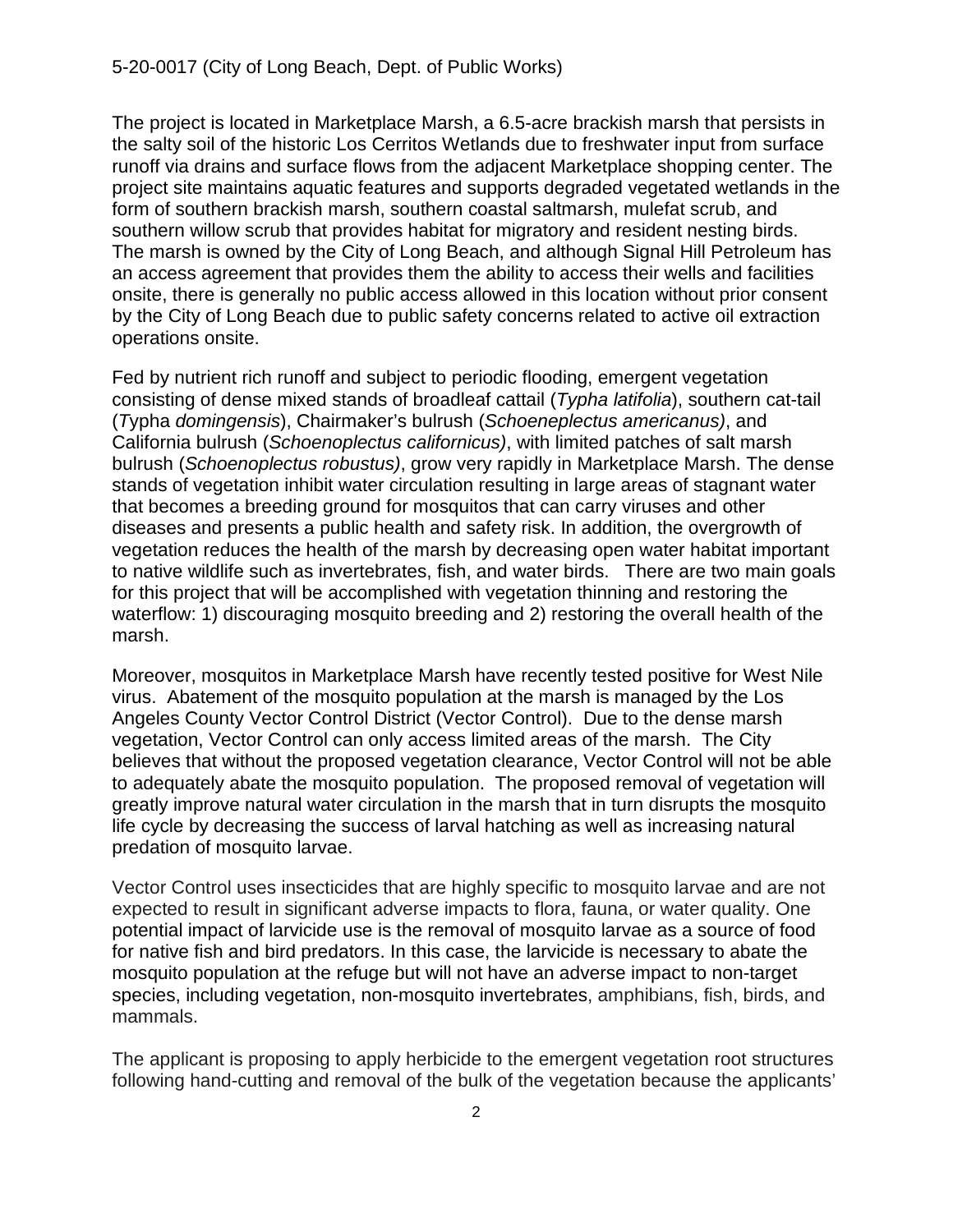experience in managing the marsh has demonstrated that when cut, the vegetation grows back within one month without herbicide application. To minimize the need for similar projects in the future, the applicant is proposing to use Clearcast<sup>™</sup> (imazamox) or Habitat™ (imazapyr), which are approved by the Environmental Protection Agency (EPA) and California Environmental Protection Agency (CalEPA) for aquatic use to prevent re-growth of the vegetation and have the lowest toxicity to invertebrates and fish of any of the herbicides approved for use in aquatic environments.

The vegetation removal in the marsh will significantly improve the marsh ecosystem by improving water circulation that will inhibit mosquito reproduction and facilitate natural predation of mosquito larvae. This will likely reduce the need for Vector Control insecticide application at the marsh in the future. In addition, the vegetation thinning will improve the health of the marsh by increasing open water habitat important to native wildlife such as invertebrates, fish, and water birds. Because the project has the primary goal of improving water circulation and habitat restoration, the long-term environmental benefits of the project are expected to far outweigh the temporary shortterm effects of the restoration work.

This project was originally scheduled for the December 2020 hearing, but was postponed due to the lack of a posting notice onsite. After the publication of the staff report dated November 24, 2020, staff received several emails from the Sierra Club Los Cerritos Wetlands Task Force raising concerns regarding the amount of vegetation proposed to be removed, insufficient Native American consultation associated with the proposed tule removal, the five-year term of the permit, lack of a water quality management plan for the site, and the applicant's proposed use of imazapyr. Alternatively, project opponents suggested using an alternative organic herbicide called Avenger™, which contains the active ingredient d-limonene (citrus oil).

Opponents of the project contend that the amount of vegetation proposed to be removed is excessive, and that it would leave very little remaining habitat for birds, fish, and insects which use the tule. As discussed in further detail below in Section C. Marine Resources and Environmentally Sensitive Habitat Area, the amount of existing emergent vegetation in the marsh is excessive due to the nutrient rich runoff entering the marsh, which is impeding the marsh ecosystem by reducing water circulation. The applicant is proposing to strategically remove 30% of the tule, allowing 70% of the vegetation to remain intact, which has been designed to leave several islands of vegetation to remain for the benefit of nesting waterbirds to safely rest without risk of predation by coyotes or other resident predators. Furthermore, Commission ecologist Dr. Jonna Engel finds that the proposed development in the Marketplace Marsh ESHA is ecological restoration that incorporates an Integrated Pest Management (IPM) approach that will improve the overall ecology of Marketplace Marsh while also reducing the ability of mosquitos to reproduce. The development would also enable Vector Control, if needed, to access the marsh and apply the least amount of pesticide necessary to address the mosquito population. Moreover, allowing herbicide to be utilized will help the applicant to maintain the 30% reduction of vegetation in the marsh, which will reduce the need for the applicant to enter into the marsh to manually remove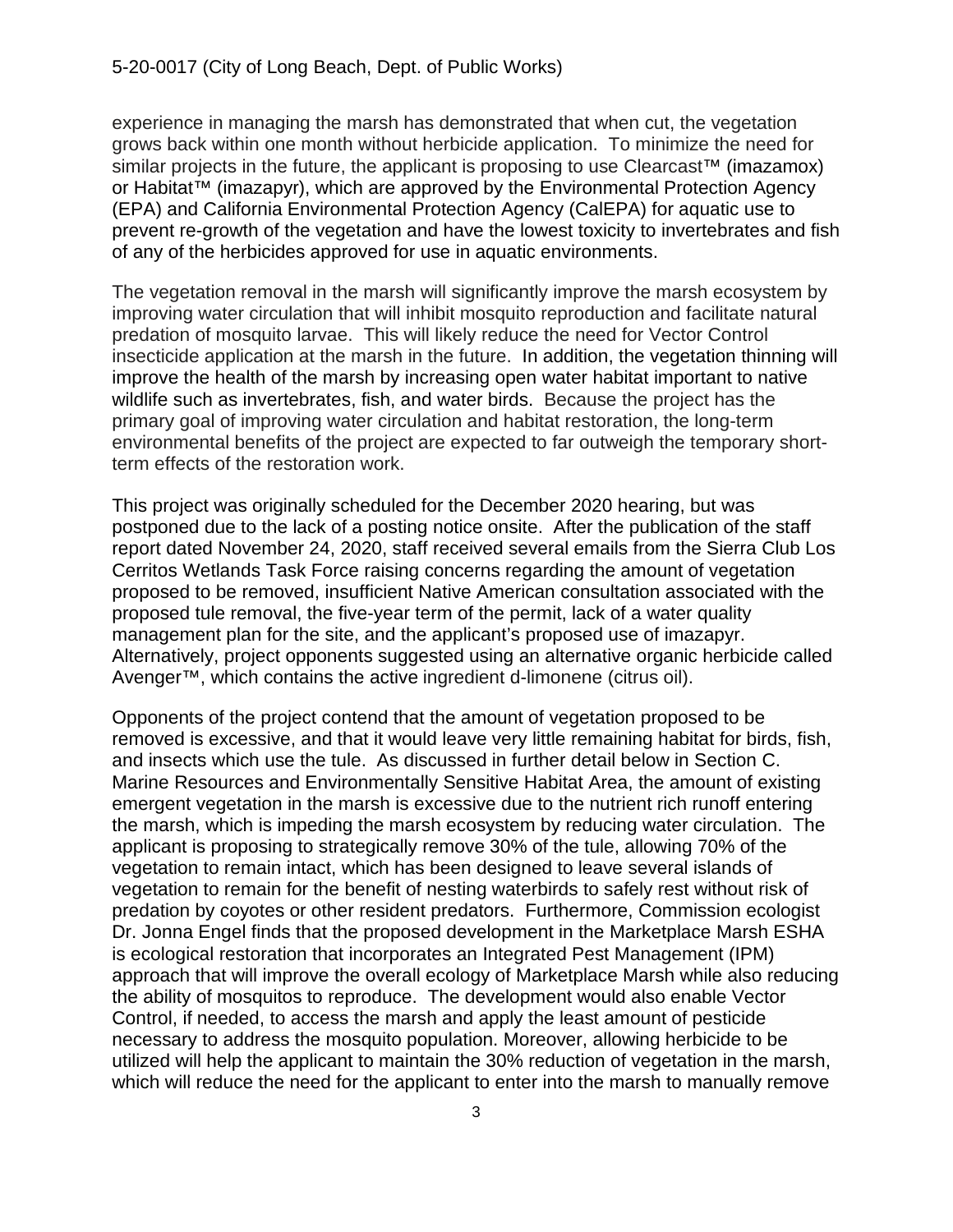vegetation on an annual basis which is highly disruptive to wildlife. Finally, the recommended five-year term of the permit will allow the City more flexibility to manage the site with continuity when and if additional tule growth impedes water flow.

As addressed in further detail below, the herbicides proposed are approved for use in water by both the EPA and the state of California, provided it is applied exactly per the label instructions. Imazapyr is one of the three least toxic herbicides approved for use in water regarding non-plant taxa such as invertebrates, amphibians, reptiles, and birds. Furthermore, Avenger<sup>™</sup> is not certified for use in California for use in water and is extremely toxic to native species because it acidifies the water and soil, desiccates plants, and kills invertebrates and vertebrates. Commission staff called Dr. Krista Hoffman, CDFW biologist who works with herbicides on December 7, 2020 to determine if the organic herbicide could be used as an alternative, and she confirmed that it is not certified for use in water because it is very acidic and therefore toxic to organisms when used in water.

With regard to Native American consultation, Commission staff did not originally initiate government to government consultation with Native American tribes because the vegetation removal did not involve soils disturbance, would not have any impact to archaeological deposits, and would not change the status of the land as a registered sacred land. However, staff did call and email tribal representatives regarding the project. Commission staff reached out to Ms. Joyce Stanfield Perry of the Juaneño Band of Mission Indians, Acjachemen Nation, and did not receive a response. Staff also reached out to Anthony Morales, Chairperson of the Gabrieleño/Tongva San Gabriel Band of Mission Indians, who expressed concerns about the use of an herbicide in the wetland. Chairman Morales expressed a preference that an organic alternative be utilized, but did not provide written objection to the project. The applicant also reached out to Mr. Matt Teutimez, who works with Chairman Andrew Salas of the Gabrieleño Band of Mission Indians, Kizh Nation. Mr. Teutimez toured the project site with the applicant and is in support of the project and the benefits of the restoration. Lastly, Commission staff spoke with Rebecca Robles of the Acjachemen Nation, who also expressed concerns with the use of herbicides in the wetland, and would prefer removal of plant materials by hand. None of the tribal representatives suggested that cultural resources might be disturbed by the project, and none will be providing written comment letters.

On December 8, 2020, Commission staff initiated formal government to government consultation with Native American Tribes in accordance with the Commission's Tribal Consultation Policy. There was one request for a consultation, and on December 14, 2020 Staff consulted with Chairman Andrew Salas and Mr. Matt Teutimez of the Kizh Nation. Chairman Salas and Mr. Teutimez expressed their support for the project because Tule is traditionally managed through cutting, and expressed an interest in potentially utilizing the harvested tule after vegetation removal. As of the date of publication of this staff report, Commission staff has not received a response from staff's formal notification of proposed development from any of the other interested tribal representatives.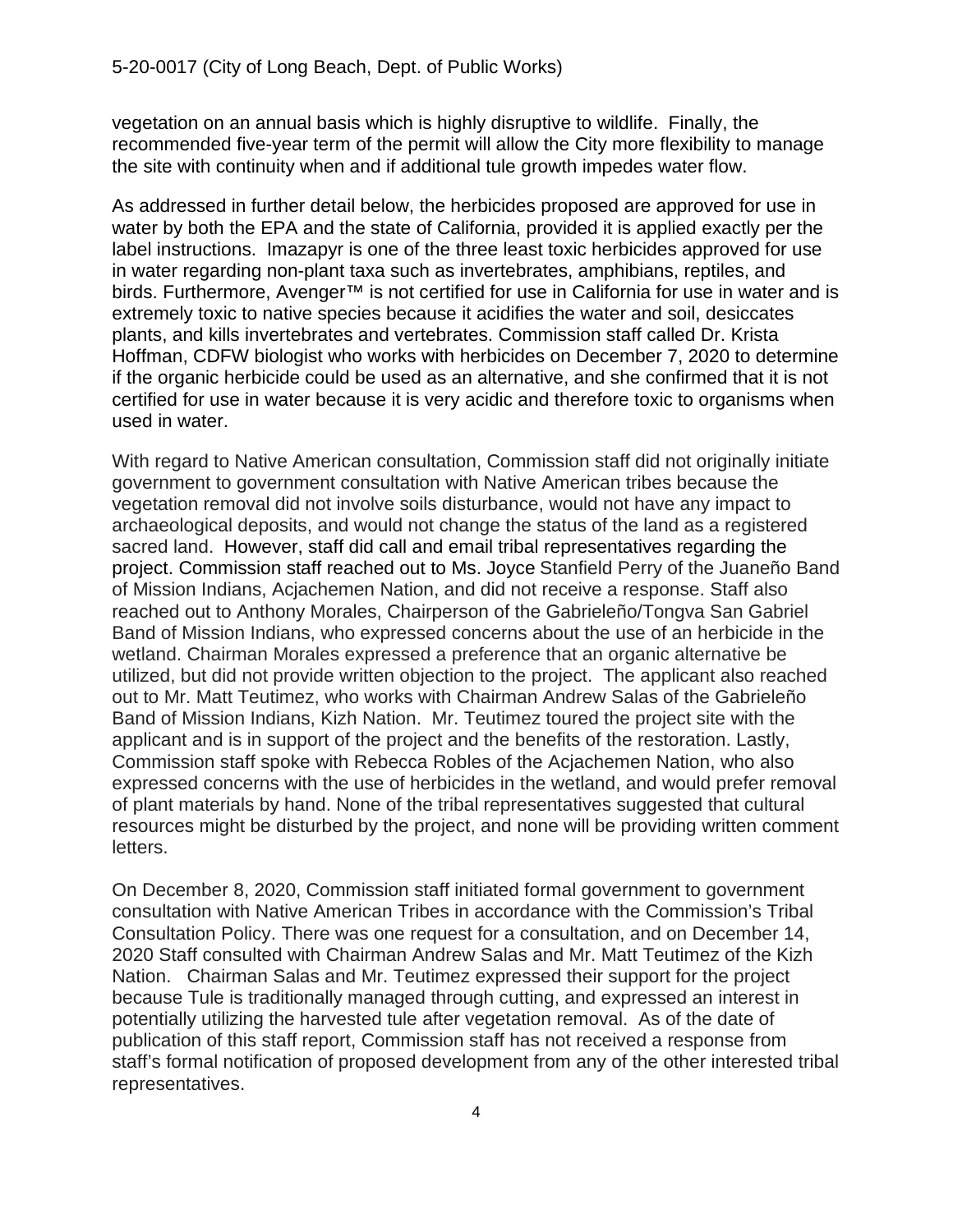Project opponents also contend that since the project site is included in Coastal Development Permit No. 9-18-0395, the applicant should have provided a Water Quality Management Plan pursuant to Special Condition 16 of the Los Cerritos Wetlands Restoration and Oil Consolidation Project. However, that project is still in the condition compliance phase of permit issuance and has not yet been issued. Furthermore, that CDP is not the standard of review for this application. As explained below in Section B. of the staff report, the standard of review for this area is Chapter 3 of the Coastal Act, with the City's SEADIP and SEASP plans and policies used as guidance.

Coastal Commission staff is recommending approval of the permit with six special conditions to ensure that the project preserves and enhances coastal resources. **Special Condition 1** regulates the permit term. **Special Condition 2** ensures that the timing of operations and maintenance. **Special Condition 3** ensures the applicant assumes the risk of working in a potentially hazardous environment. **Special Condition 4** requires the applicant to provide other resource agency approvals. **Special Conditions 5**  requires the applicant to provide a biological monitor during vegetation removal and maintenance to protect sensitive species and to abide by a construction schedule to avoid impacting habitat during nesting season. **Special Condition 6** requires the applicant to submit a final vegetation monitoring and management plan. Finally, **Special Condition 7** requires the applicant to allow the Gabrielino Band of Mission Indians – Kizh Nation to have the first right to refuse the harvested tule. If tribal representatives choose to not accept harvested tule, the tule shall be properly disposed. As conditioned, the project is consistent with Chapter 3 of the Coastal Act.

The proposed project is located in an area where the Commission has retained coastal development permit jurisdiction, even though the City of Long Beach has a certified Local Coastal Program (LCP). The City of Long Beach LCP was effectively certified on July 22, 1980, and Marketplace Marsh lies within an area depicted on the City's postcertification map as an area of "deferred certification". In October of 2020, the Commission approved LCP Amendment LCP-5-LOB-19-0008-1 with suggested modifications that adopted the Southeast Area Specific Plan (SEASP) that includes Marketplace Marsh, that amends multiple components of the City of Long Beach certified LCP, including the uncertified area where Marketplace Marsh is located. Since the City has not yet taken final action on the Commission approved LCP Amendment, the standard of review for the proposed project is the Chapter Three policies of the Coastal Act. In addition, the policies of the certified City of Long Beach LCP and LCP Amendment LCP-5-LOB-19-0008-1 serve as guidance. As conditioned, the proposed project is consistent with all applicable Chapter Three policies of the Coastal Act.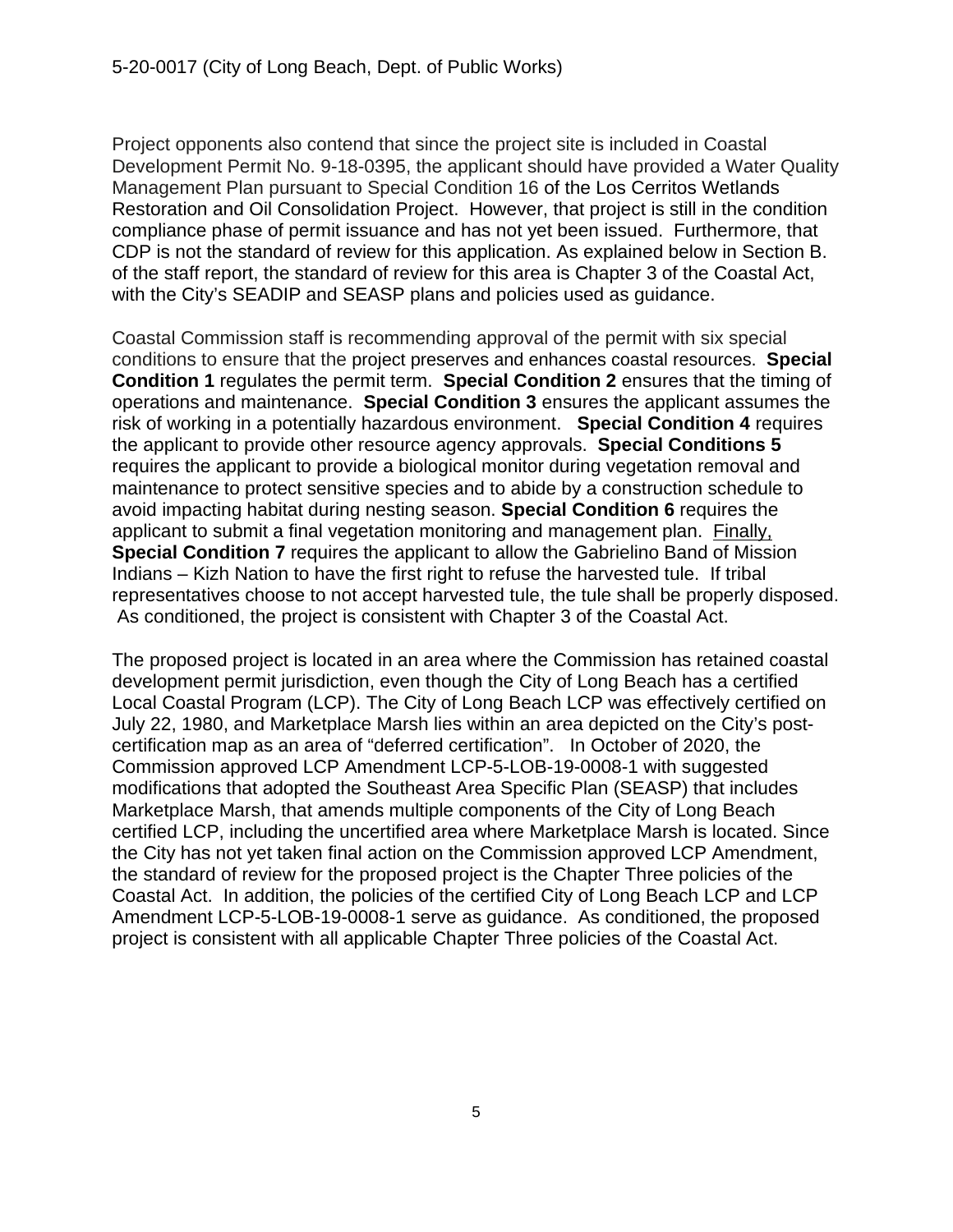# Table of Contents

| C. Marine Resources and Environmentally Sensitive Habitat Area  15 |  |
|--------------------------------------------------------------------|--|
|                                                                    |  |
|                                                                    |  |
|                                                                    |  |

# **EXHIBITS**

| <b>Exhibit 1-Vicinity Map</b>                                         |
|-----------------------------------------------------------------------|
| <b>Exhibit 2-Aerial Site Plan</b>                                     |
| <b>Exhibit 3 – Construction Access Plan</b>                           |
| <b>Exhibit 4-Vector Letter</b>                                        |
| Exhibit 5 – Southern Tarplant locations adjacent to Marketplace Marsh |
| <b>Exhibit 6 – Site Photos</b>                                        |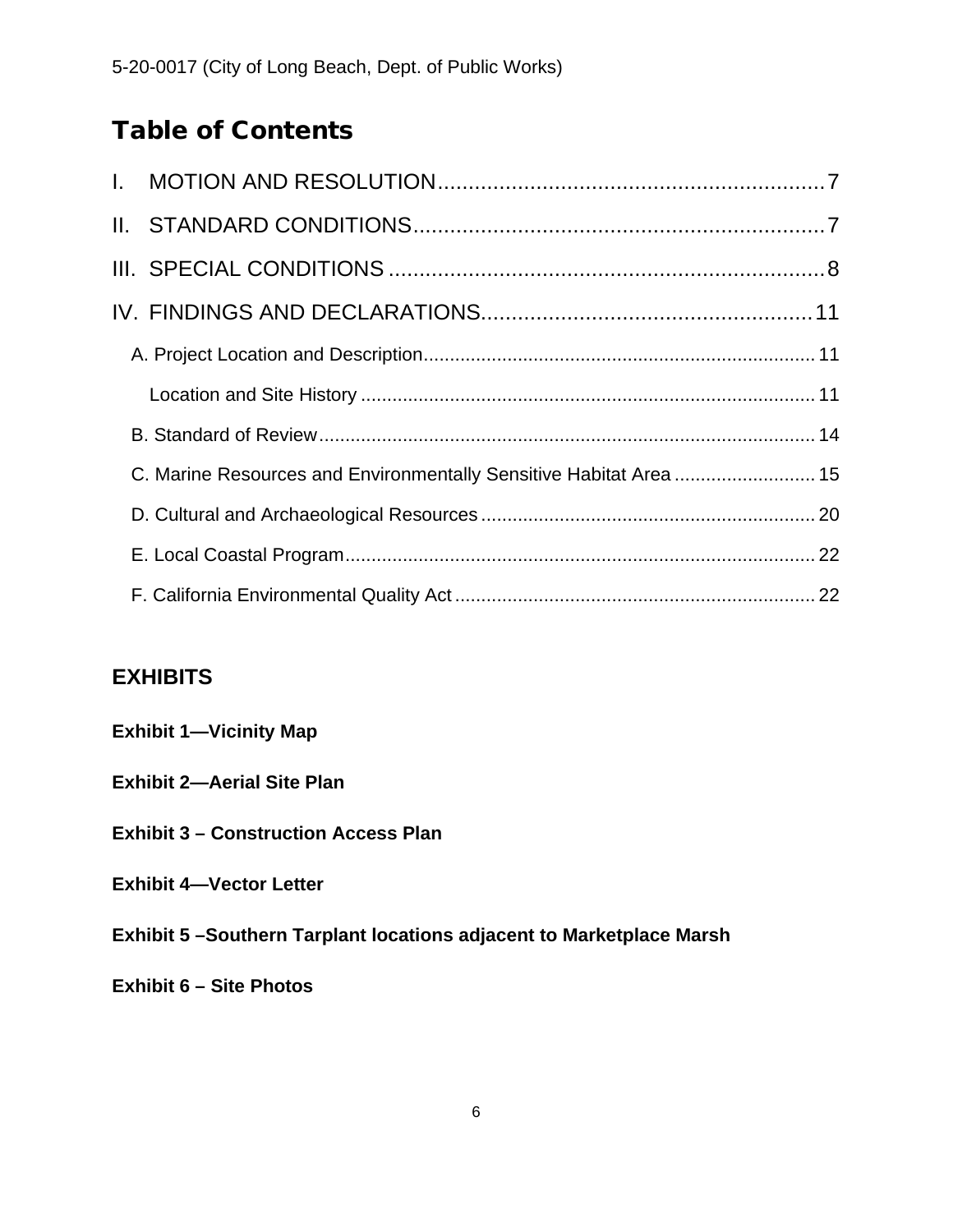# <span id="page-6-0"></span>**I. MOTION AND RESOLUTION**

## **Motion:**

I move that the Commission approve Coastal Development Permit 5-20-0017 pursuant to the staff recommendation.

## **Staff Recommendation of Approval:**

Staff recommends a **YES** vote on the foregoing motion. Passage of this motion will result in approval of the permit as conditioned and adoption of the following resolution and findings. The motion passes only by affirmative vote of a majority of Commissioners present.

#### **Resolution to Approve the Permit:**

The Commission hereby approves the Coastal Development Permit for the proposed project and adopts the findings set forth below on grounds that the development as conditioned will be in conformity with the policies of Chapter 3 of the Coastal Act. Approval of the permit complies with the California Environmental Quality Act because either 1) feasible mitigation measures and/or alternatives have been incorporated to substantially lessen any significant adverse effects of the development on the environment, or 2) there are no further feasible mitigation measures or alternatives that would substantially lessen any significant adverse impacts of the development on the environment.

# <span id="page-6-1"></span>**II. STANDARD CONDITIONS**

- **1. Notice of Receipt and Acknowledgment**. The permit is not valid and development shall not commence until a copy of the permit, signed by the applicant or authorized agent, acknowledging receipt of the permit and acceptance of the terms and conditions, is returned to the Commission office.
- **2. Expiration**. If development has not commenced, the permit will expire two years from the date on which the Commission voted on the application. Development shall be pursued in a diligent manner and completed in a reasonable period of time. Application for extension of the permit must be made prior to the expiration date.
- **3. Interpretation**. Any questions of intent of interpretation of any condition will be resolved by the Executive Director or the Commission.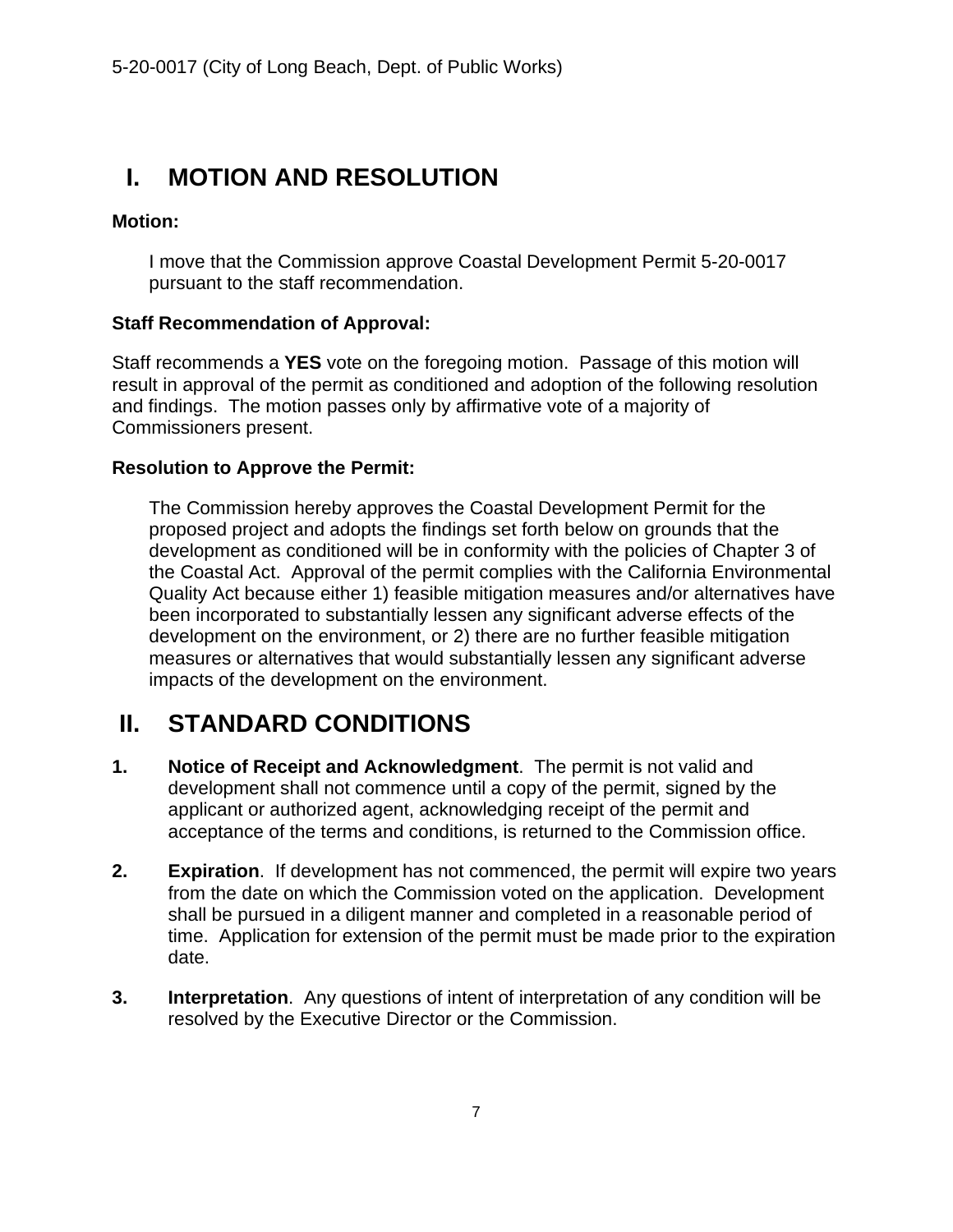- **4. Assignment**. The permit may be assigned to any qualified person, provided assignee files with the Commission an affidavit accepting all terms and conditions of the permit.
- **5. Terms and Conditions Run with the Land**. These terms and conditions shall be perpetual, and it is the intention of the Commission and the applicant to bind all future owners and possessors of the subject property to the terms and conditions.

# <span id="page-7-0"></span>**III. SPECIAL CONDITIONS**

- **1. Permit Term.** This coastal development permit authorizes development on a temporary basis only. The development is authorized for a period of five (5) years, commencing upon the date of Commission approval of Coastal Development Permit No. 5-20-0017, after which time the authorization for continuation and/or retention of any development approved as part of this permit shall cease. After the authorization for the development expires, any vegetation removal within the project area will require the issuance of a new coastal development permit or an amendment to this coastal development permit. Any future applications for annual vegetation management shall be planned in coordination with tribal governments of the Gabrieleno and Juaneno Nations in order to include tribal use protocols and natural land management methods to the extent feasible. If the applicant does not obtain a coastal development permit or amendment from the California Coastal Commission to continue the annual vegetation management program at Marketplace Marsh prior to the date that authorization for the development expires, the City shall cease all vegetation removal activities. All development must occur in strict compliance with the proposal as set forth in the application for permit, subject to any special conditions. Any deviation from the approved project plans must be submitted for review by the Executive Director to determine whether an amendment to this coastal development permit is required.
- **2. Timing, Operations and Maintenance Responsibilities.** It shall be the applicant's responsibility to ensure that the following occurs during all project operations:
	- A. No vegetation removal within the marsh shall occur during the period from February 1<sup>st</sup> through September 1<sup>st</sup>, unless authorized by the Executive Director for good cause.
	- B. Removal of dislodged floating vegetation and revegetation activities shall be allowed year-round.
	- C. Permanent stockpiling of material shall not be allowed. Stockpile sites must be cleared and returned to their pre-construction condition with no remaining equipment, debris, waste, or construction equipment remaining onsite within one week of the end of vegetation and/or silt removal
	- D. Construction materials, debris, or waste shall be located as far from the marsh on the designated site as feasible and in no event shall materials be stockpiled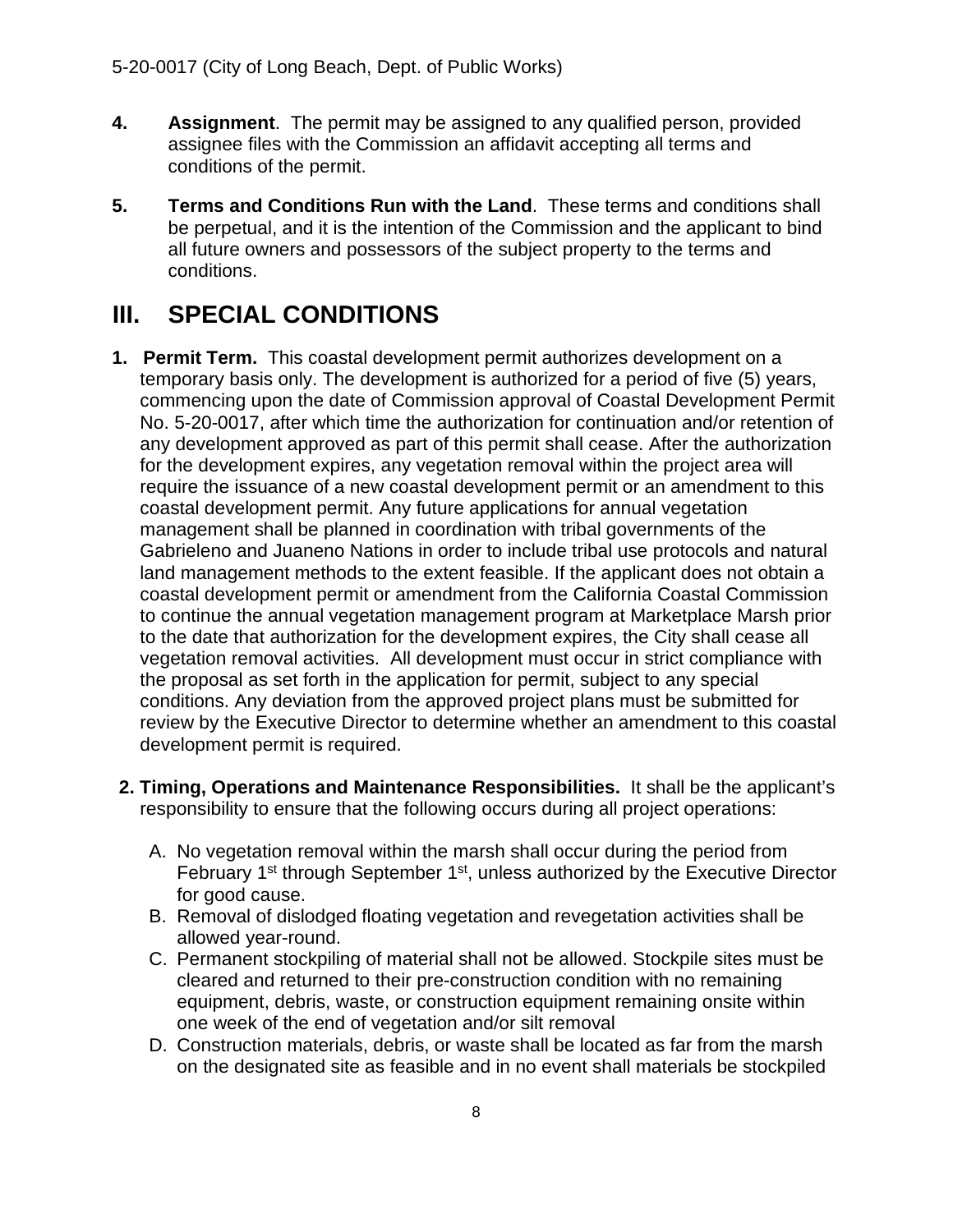less than 30 feet in distance from the top edge of marsh, or where it may be subject to erosion and dispersion.

- E. Temporary erosion control measures and BMPs shall be implemented for all stockpiled material. These temporary erosion control measures shall be required at the site prior to or concurrent with vegetation/silt removal operations and shall be monitored and maintained until all stockpiled fill has been removed from the project site. Successful implementation of erosion control measures will ensure that the material is completely stabilized and held on site.
- F. No equipment shall be stored in the project area, including designated staging and/or stockpile areas, except during active project operations.
- G. Construction equipment shall not be cleaned adjacent to the marsh or in the parking lots.
- H. The EPA and California registered herbicide (Clearcast™ (imazamox) or Habitat™ (imazapyr)) and adjuvants (Hasten-EA™, Agri-Dex™, or Competitor™) shall be applied in complete conformance to the label instructions for the intended use.
- **3. Assumption of Risk, Waiver of Liability and Indemnity.** By acceptance of this permit, the applicant, the California Department of Fish and Wildlife, acknowledges and agrees (i) that the site may be subject to hazards from accumulation of methane; (ii) to assume the risks to the applicant, the California Department of Fish and Wildlife, and the property that is the subject of this permit of injury and damage from such hazards in connection with this permitted development; (iii) to unconditionally waive any claim of damage or liability against the Commission, its officers, agents, and employees for injury or damage from such hazards; (iv) to indemnify and hold harmless the Commission, its officers, agents, and employees with respect to the Commission's approval of the project against any and all liability, claims, demands, damages, costs (including costs and fees incurred in defense of such claims), expenses, and amounts paid in settlement arising from any injury or damage due to such hazards.
- **4. Required Agency Permits and Approvals.** Prior to vegetation removal activities, the applicant shall submit, for the review and approval of the Executive Director, all necessary State and/or Federal permits that may be necessary for all aspects of the proposed project (including U.S. Army Corps of Engineers, California Regional Water Quality Control Board, California Department of Fish and Game, and U.S. Fish and Wildlife Service) or evidence that no such approvals are required.

#### **5. Sensitive Species Surveys and Construction Monitoring**

For any restoration and application of pesticides and herbicides activities, the applicant shall retain the services of a qualified biologist or environmental resources specialist (hereinafter, "biologist") to conduct sensitive species surveys (including nesting birds) and monitor project operations associated with all vegetation removal activities. At least 30 calendar days prior to commencement of any vegetation or sediment removal activities, the applicant shall submit the name and qualifications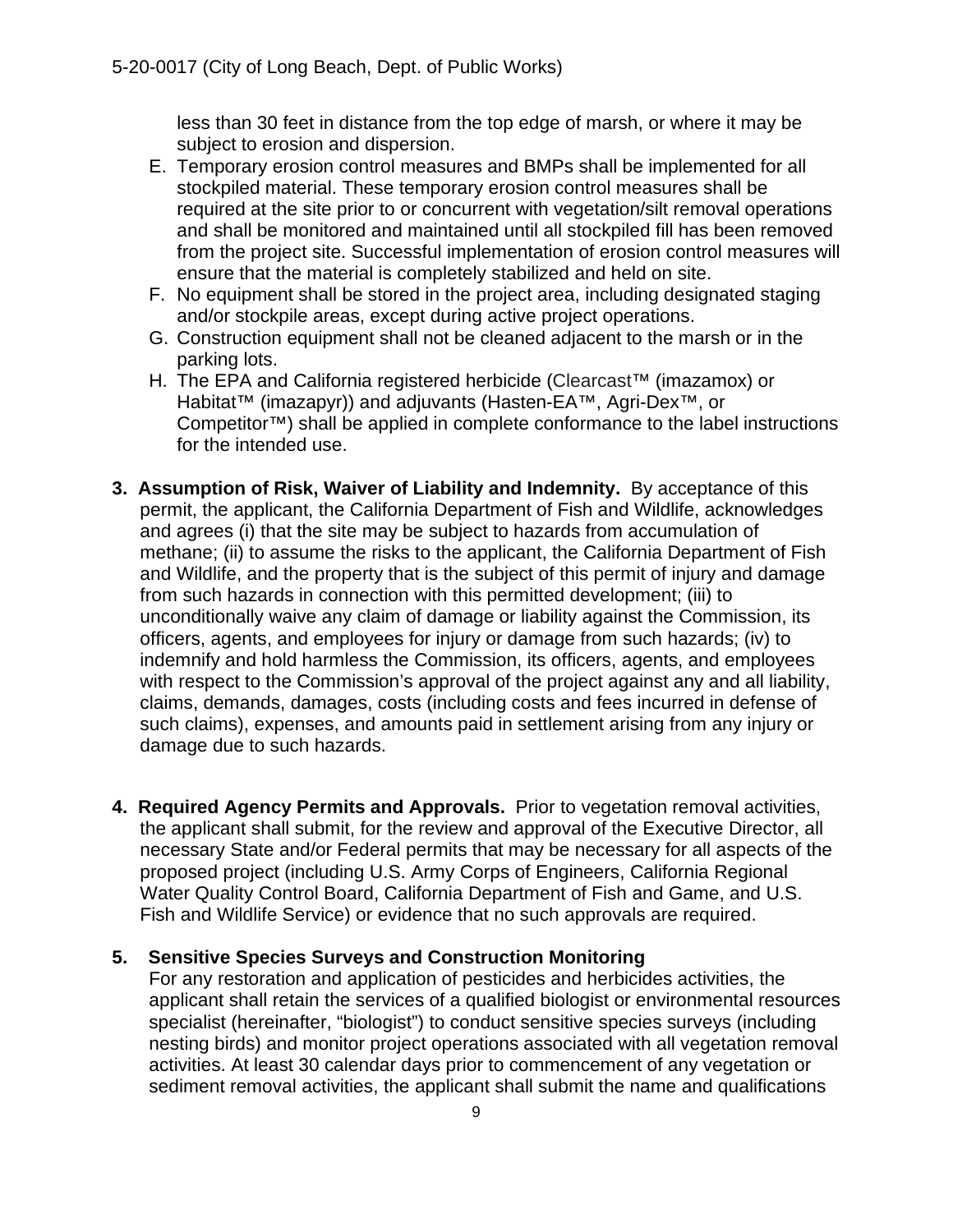of the biologist, for the review and approval of the Executive Director. The applicant shall have the biologist ensure that all project construction and operation are carried out consistent with the following:

A. The biologist shall be present during all construction activities including desilting and vegetation removal activities within the project area. The biologist shall require the applicant to cease work should any breach in permit compliance occur, or if any unforeseen sensitive habitat or species issues arise. If significant impacts or damage occurs to sensitive habitats or to wildlife species, the applicant shall be required to submit a revised or supplemental program to adequately mitigate such impacts. The revised, or supplemental, program shall be submitted to the Executive Director, for review and approval.

B. Should the Executive Director authorize any construction activities during bird nesting season (February 1<sup>st</sup> through September 1<sup>st</sup>), the biologist shall conduct nesting bird surveys 7 calendar days prior to the listed activities to detect any active nests within and near the project site. Follow-up surveys must be conducted on a weekly basis throughout the nesting season or until the project is completed, whichever comes first. If an active nest is detected within the work area, no work shall occur within 300 feet of a song bird nest or within 500 feet of a raptor or owl nest. If construction activities are necessary within these buffer distances, the biologist shall insure that construction noise levels do not exceed 65 dB at the respective nest sites and that nesting birds do not exhibit disturbed behavior. If either happens not work within the buffer zone shall be allowed. Sound blocking measures (e.g. sound blankets, etc.) may be employed to reduce construction noise.

C. If an active nest of a federally or state-listed threatened or endangered species, bird species of special concern, or any species of raptor or wading bird (herons and egrets) is found, the applicant shall notify the appropriate State and Federal agencies within 24 hours, and shall develop an appropriate action specific to each incident. The applicant shall notify the California Coastal Commission in writing by facsimile or e-mail within 24 hours and consult with the Commission regarding determinations of State and Federal agencies.

**6. Final Vegetation Management and Monitoring Program.** PRIOR TO

COMMENCEMENT OF VEGETATION REMOVAL ATIVITIES, the applicant shall submit a Vegetation Management Plan for Marketplace Marsh for the review and approval of the Executive Director. This plan shall include a baseline assessment of site conditions prior to vegetation removal and herbicide application. The applicant shall submit an annual report for the remaining five years of the permit term no later than December of each year documenting the subject marsh vegetation maintenance activities including photographs of the physical and ecological condition of the project site. The annual report shall include but not be limited to the following: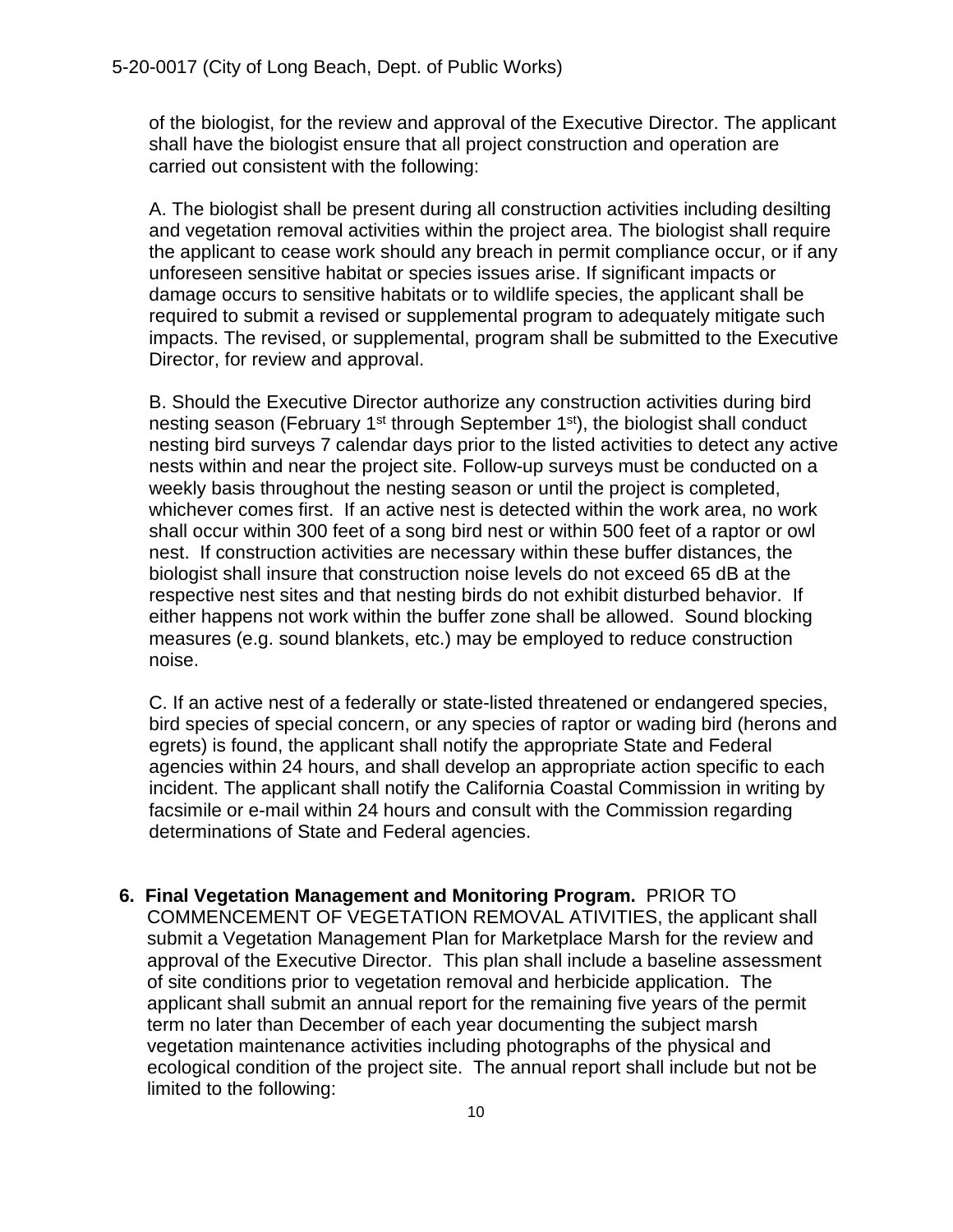- 1. Description of the goals and objectives of Marketplace Marsh vegetation management including the target percent cover reduction of emergent vegetation, creation of open water to promote mosquito deterring wave action, increase open water for wildlife, and facilitate natural predation of mosquitoes, and reduction of the amount of herbicide and insecticide required each year.
- 2. Baseline condition of marsh vegetation cover (absolute percent cover) prior to any vegetation removal and herbicide application each year.
- 3. Description of type of vegetation removal activities (machete, clippers, electric cutters, etc.) and type, application method, and amount of herbicide used each year.
- 4. Summary of mosquito abatement activities, if any, each year, including documentation of diseased mosquitos and the measures taken by Los Angeles County Vector Control to eliminate them.
- 5. Documentation of marsh conditions before and after vegetation management activities in the form of photographs and maps.
- 6. Collate and provide an update on the status of wildlife use of the marsh including the numbers and species of terrestrial and water birds and other native animals from sources such as the Los Angeles Audubon and other interested non-profit groups.
- **7. Coordination with Native American Tribes.** Five days prior to tule removal, the applicant shall notify Chairman Andrew Salas of the Gabrielino Band of Mission Indians – Kizh Nation that such vegetation removal will take place. The Gabrieleno Band of Mission Indians – Kizh Nation shall have the first right to refuse the harvested tule. If the Kizh Nation choose to not accept harvested tule, it shall be offered to other Native American tribal representatives on the NAHC contact list, and if not accepted the tule shall be properly disposed.

# <span id="page-10-0"></span>**IV. FINDINGS AND DECLARATIONS**

## <span id="page-10-1"></span>**A. Project Location and Description**

## <span id="page-10-2"></span>**Location and Site History**

The City of Long Beach is proposing to remove approximately 1.4 acres (60,000 sq. ft.) of native and non-native vegetation within the 6.5-acre Marketplace Marsh, followed by periodic maintenance removal of native and non-native overgrowth for a period of five years for mosquito abatement and habitat restoration **[\(Exhibit 2\)](https://documents.coastal.ca.gov/reports/2021/1/W24a/W24a-1-2021-exhibits.pdf)**. The purpose of the vegetation removal is to 1) increase the fetch length or horizontal distance over which wave-generating winds blow to allow greater water circulation to discourage mosquito reproduction; 2) create accessibility for Vector Control to apply insecticides with minimal disturbance to wildlife; and 3) preserve "islands" of vegetation surrounded by open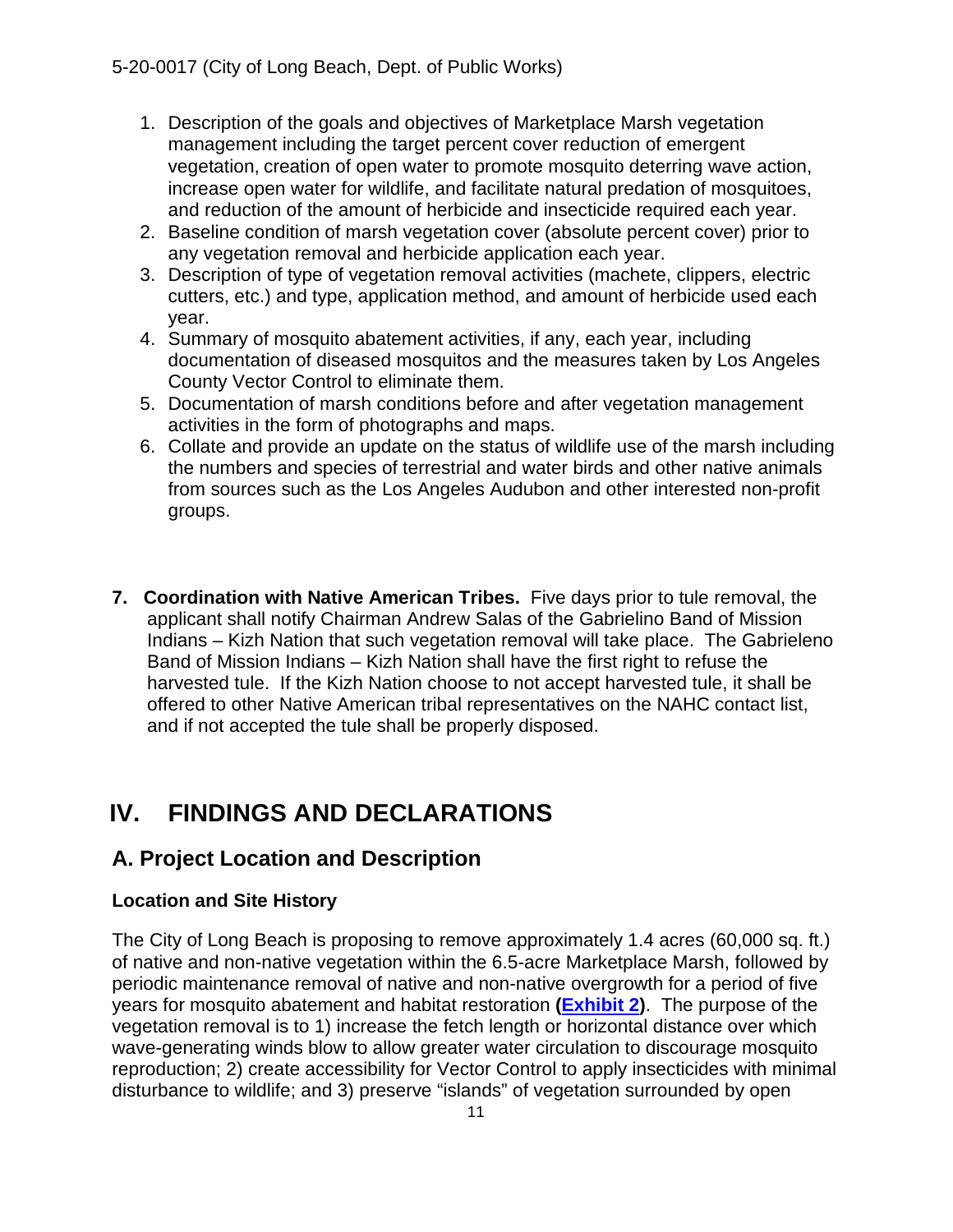water which will provide microhabitat that protects nesting birds from predation from other resident animals.

As stated, Marketplace Marsh is fed with freshwater input from surface runoff via drains and surface flows from the adjacent Marketplace shopping center (**[Exhibit 1\)](https://documents.coastal.ca.gov/reports/2021/1/W24a/W24a-1-2021-exhibits.pdf).** High levels of nutrient rich fertilizers enter the Marsh, and since it is subject to periodic flooding, the emergent vegetation grows very rapidly, filling in the open water areas of the marsh (**[Exhibit 6\).](https://documents.coastal.ca.gov/reports/2021/1/W24a/W24a-1-2021-exhibits.pdf)** The excessive growth of marsh vegetation decreases the amount of open water areas that are important to a healthy and functioning marsh ecosystem. For instance, an excessive amount of marsh vegetation can impede water circulation leading to stagnant water that facilitates mosquito reproduction. It also decreases open water habitat important to native wildlife such as invertebrates, fish, and water birds. Vegetation overgrowth has led to community health concerns, expressed by both the Long Beach Department of Health and Human Services and Los Angeles County Vector Control District. Extensive overgrowth of emergent vegetation reduces water circulation in the marsh and creates large pockets of stagnant water, which provide ideal breeding conditions for mosquitos, which have presently been confirmed to carry West Nile Virus. Since dense stands of emergent vegetation restrict the ability to treat mosquito larvae, the Los Angeles County Vector Control District has ordered the City of Long Beach to reduce the amount of emergent vegetation within Marketplace Marsh (**[Exhibit 4](https://documents.coastal.ca.gov/reports/2021/1/W24a/W24a-1-2021-exhibits.pdf)**).

Due to the dense vegetation, Vector Control (the entity that manages the abatement of mosquitos) has had limited access to the area and has recently been unable to adequately abate the mosquito population at the marsh. Removal of some of the vegetation in the marsh will allow increased access for natural predation to occur by mosquito fish (*Gambusia* sp.) if present, or other insects, and reduce locations known to harbor mosquito larvae, such as floating vegetation, and provide Vector Control increased access for application of mosquito insecticide if necessary.

According to Vector Control, the type of insecticide used in the marsh will vary depending on the developmental stages of the mosquitos present. When treating mosquito larvae from  $1^{st}$  $1^{st}$  to early  $4^{th}$  instar<sup>1</sup>, which is their usual and customary treatment, they use a larvicide in granular or liquid form of Bti (*Bacillus thuringiensis israelensis*) and Bs (*Bacillus sphaericus*).[2](#page-11-1) Larvicides modify the growth

<span id="page-11-0"></span><sup>1</sup> An instar is a phase between two periods of molting in the development of an insect larva (such as a mosquito) or other invertebrate animal.

<span id="page-11-1"></span> $2$  The granular form goes by the trade name Vectomax FG, and if treatment requires a liquid formulation, Vector Control will combine Vectorbac 12AS (Bti) and Vectolex WDG (Bs). When larvae reach late 4<sup>th</sup> instar or the pupae stage insecticidal oil is the only effective treatment. They use either CocoBear by Clarke or Masterline Kontrol Mosquito Larvicide. When flying adult mosquito control is required, and depending on the mosquito species, they will use either Zenivex (Etofenprox) or materials based on organophosphates or pyrethrin/pyrethroids. Zenivex is preferred as it contains no PBO synergist and is effective on Culex mosquitoes. However, Zenivex is not effective to treat Aedes genes mosquitoes, which were recently introduced to the region.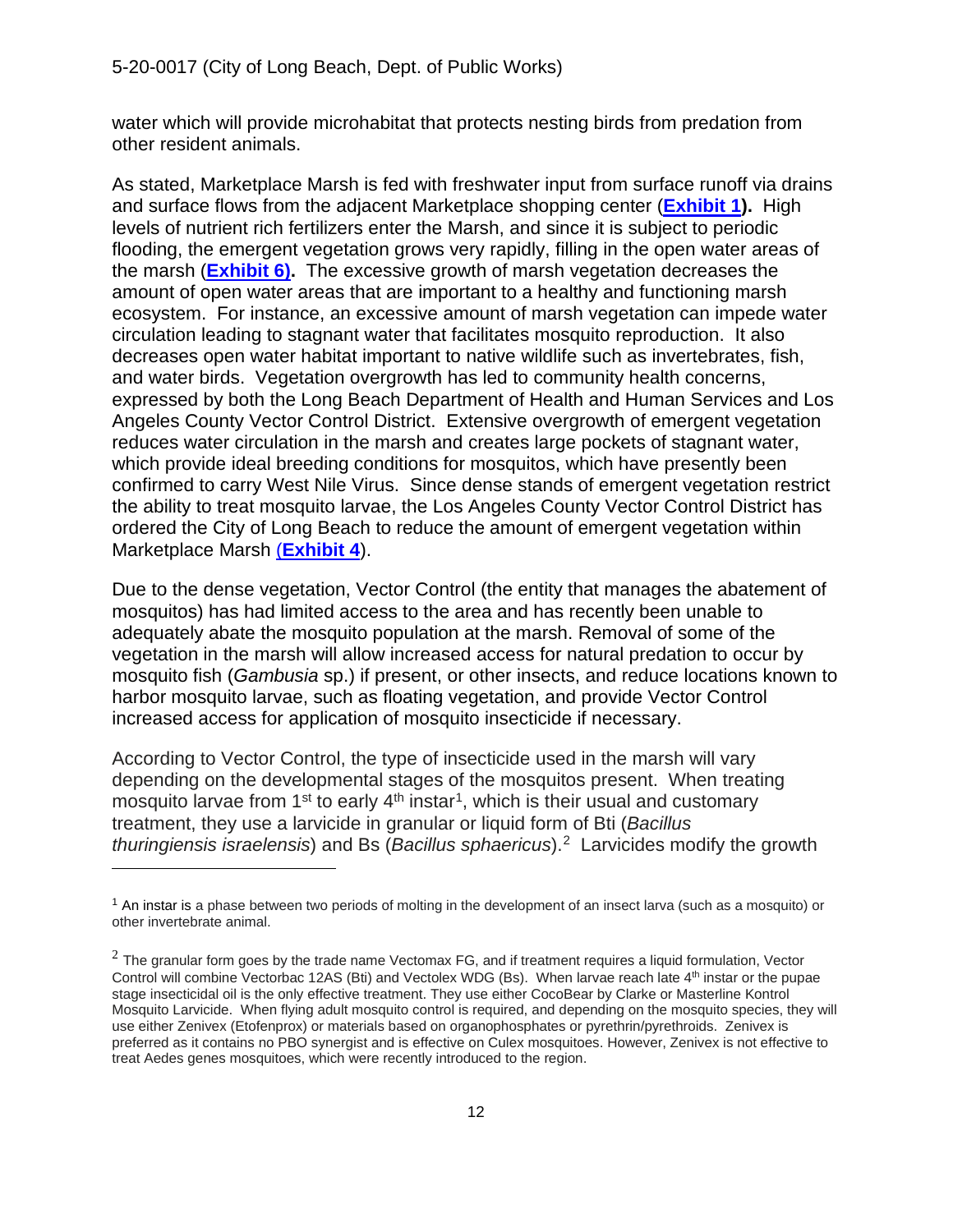state and prevent mosquitos from maturing past the larval stage, thus preventing breeding. These larvicides are highly specific to mosquito larvae and are not expected to result in any adverse impacts to flora, fauna, or water quality. The larvicides are derived from bacterial parasites of larval mosquitoes' digestive system and control mosquitoes during the immature larval state. Larvicides modify the growth stage and prevent mosquitoes from maturing past the larval stage, thus preventing breeding. One of the only potential adverse impacts that these larvicides may have on an ecosystem is the removal of mosquito larvae as food for predators. In this case, the larvicides are necessary to abate the mosquito population at the marsh and will not likely have any adverse impacts to non-target species, including birds or other insects and invertebrates.

The best method of controlling mosquitos is by facilitating natural predation by other insects such as water boatman (*corixidae*) and backswimmers (*notonectidae*), or by mosquitofish<sup>[3](#page-12-0)</sup>, which can be accomplished with proper vegetation management as is being proposed. According to LA County Vector Control, the proposed vegetation management will reduce the amount of emergent vegetation and create open water promoting mosquito deterring wave action, increase the amount of open water for wildlife, allow for natural predation to assist in the control of the mosquitoes, and reduce the amount of necessary insecticide by as much as 80 pounds a month. Unfortunately, the current density of cattail, bullrush and over-abundance of old matted reeds restricts natural predation and requires insecticide applications at maximum label rates to obtain any effectiveness. If the vegetation is not successfully reduced, Los Angeles County Vector Control may issue an abatement order to the City. An overabundance of emergent vegetation reduces Vector Controls capacity to utilize target specific larvicides, which ultimately requires them to use more adulticides (insecticides targeted at adult mosquitos) that are not target specific. Therefore, the proposed vegetation clearance that results in the need for less chemicals is the preferred method.

The Commission recently authorized a waiver of permit requirements for vegetation removal activities for a five-year term in Marketplace Marsh to facilitate better water circulation to reduce mosquito breeding areas and improve habitat for migratory and resident bird populations (Coastal Development Permit No. 5-17-0824-W). No herbicide was proposed by the City in that permit application. In 2018, following the last handclearing of cattail and bulrush, these species rapidly grew back, causing Vector Control to take a vegetation cutting machine through the marsh in 2019 to allow for the distribution of anti-mosquito bait needed to secure public health. Because vegetation clearing is labor intensive and costly and the vegetation grows back rapidly, the applicant contends that hand-clearing is not feasible on an annual basis. Thus, the applicant is proposing the added step of utilizing either of two herbicides, Clearcast<sup>™</sup> (imazamox) or Habitat™ (imazapyr), to kill the plants and thus best prevent subsequent

<span id="page-12-0"></span><sup>&</sup>lt;sup>3</sup> LA County Vector Control District stocks mosquitofish in Marketplace Marsh, but the numbers of mosquitofish currently present depends on how many have survived bird predation to date.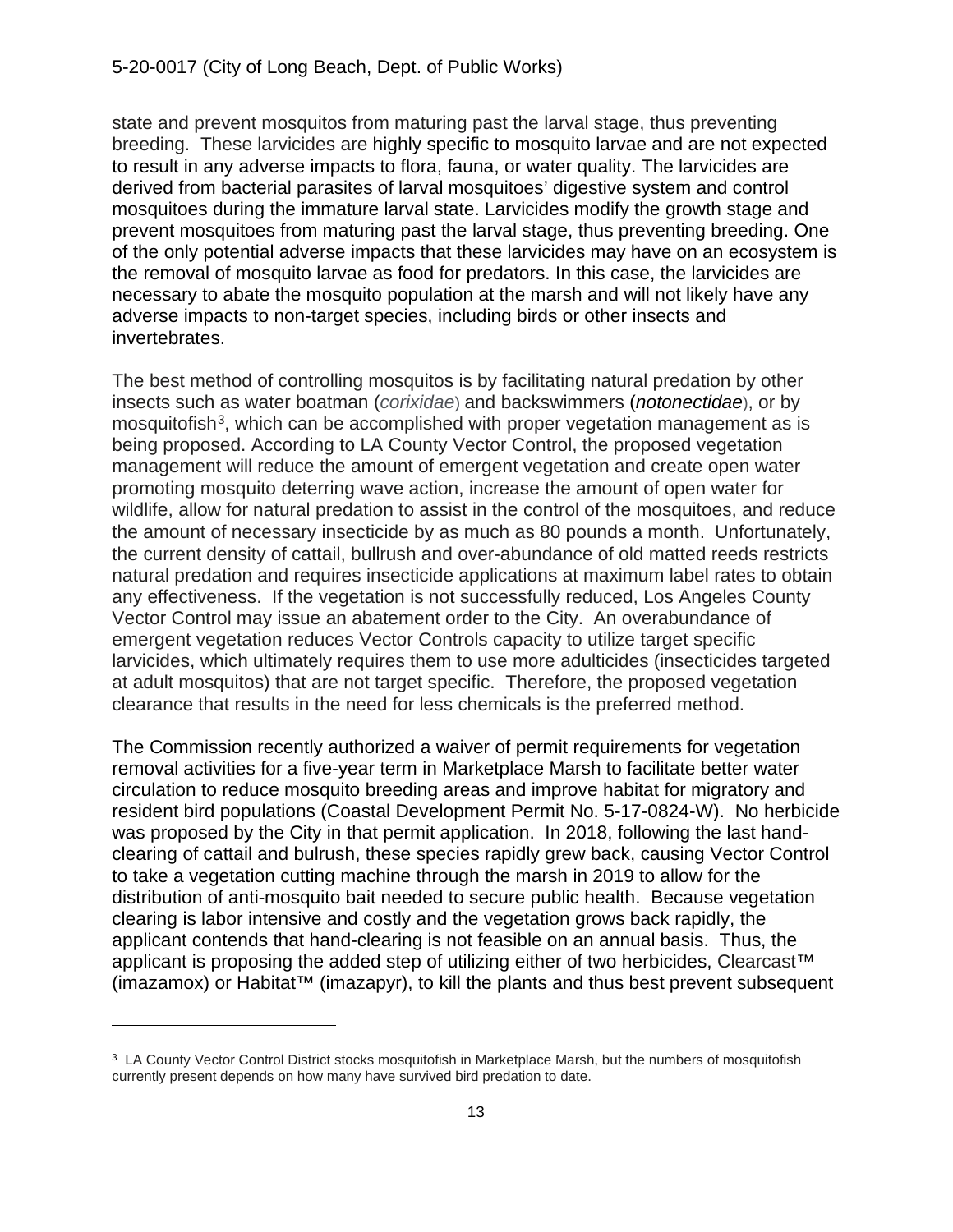re-growth of the vegetation after hand-cutting, and a five-year maintenance plan to sustain the required mix of open water and emergent vegetation necessary to deter mosquito proliferation. Both of these herbicides are approved by the Environmental Protection Agency (EPA) and California Environmental Protection Agency (CalEPA) for aquatic use<sup>[4](#page-13-1)</sup> and have the lowest toxicity to invertebrates and fish of the array of herbicides approved for use in aquatic environments<sup>[5](#page-13-2)</sup>. The applicant will also mix one of the following three adjuvants<sup>[6](#page-13-3)</sup>, Hasten-EA™, Agri-Dex<sup>™</sup>, or Competitor<sup>™ [7](#page-13-4)</sup>, which are oil concentrate surfactants, to the either Clearcast™ or Habitat™, to improve the absorbing and sticking properties of the respective herbicide.

The vegetation removal activities at Marketplace Marsh would be implemented as follows: 1) initial actions in the first year would include removal of approximately 60,000 sq. ft. of excessive emergent marsh vegetation utilizing hand tools. Herbicide will then be applied to the remaining root structure of the cut vegetation to kill the plants and prevent re-growth to maintain adequate open water habitat, improve water circulation, and allow access for vector control operations; 2) maintain areas of vegetation removal, as needed, during years two through five outside of bird nesting season—thus minimizing the disturbance to nesting birds and impacts on aquatic species; and 3) remove floating emergent vegetation as it dislodges from rooted locations on an asneeded basis during years one through five.

The applicant proposes to use hand tools (e.g. machete or weedwhacker) to cut the vegetation and remove the exposed surface biomass in the proposed vegetation removal areas. A small crane truck located along the service road that runs along the bank of the western portion of the marsh will be used to remove bundles of cut vegetation (**[Exhibit 3](https://documents.coastal.ca.gov/reports/2021/1/W24a/W24a-1-2021-exhibits.pdf)**). Approximately two weeks after the surface biomass of the vegetation has been removed, the remaining vegetation roots and rhizomes will be treated with herbicide to kill the plants.

## <span id="page-13-0"></span>**B. Standard of Review**

The City of Long Beach LCP was effectively certified on July 22, 1980, and Marketplace Marsh lies within an area depicted on the City's post-certification map as an area of "deferred certification". Recently, the Commission approved an LCP Amendment in October 2020 (LCP-5-LOB-19-0008-1) with suggested modifications that adopted the Southeast Area Specific Plan (SEASP) that includes Marketplace Marsh. SEASP contains both Land Use Plan (LUP) and Implementation Plan (IP) policies that guide

<span id="page-13-1"></span><sup>4</sup> The EPA registration number for Clearcast™ (imazamox) is 241-437-67690and the California registration number is CA 241- 437-AA- 67690. The EPA registration number for Habitat™ (imazapyr) is 241-426-67690, and the California registration number is 241-426-AA- 67690.

<span id="page-13-2"></span><sup>5</sup> USEPA ECOTOX Database (https://cfpub.epa.gov/ecotox/)

<span id="page-13-3"></span><sup>&</sup>lt;sup>6</sup> An adjuvant is any substance in a herbicide formulation or added to the spray tank to improve herbicidal activity or application characteristics.

<span id="page-13-4"></span><sup>7</sup> The California registration numbers for Hasten-EA™, Agri-Dex™, and Competitor™, are CA 2935-50202, CA 5905- 50094-AA, and CA 2935-50173, respectively.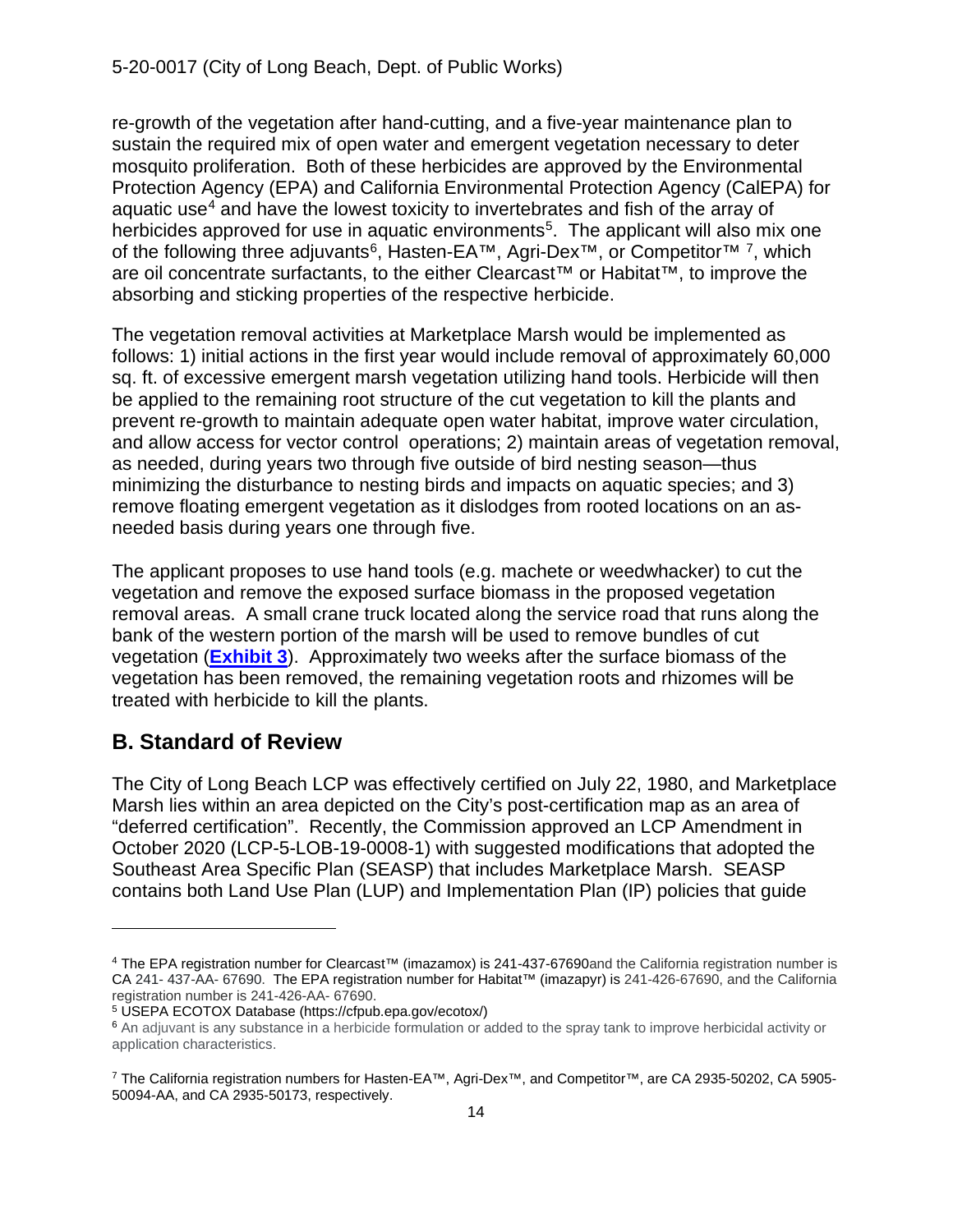new development in the specific plan area that includes the Marketplace Marsh property. However, the City has not yet adopted the Commission's suggested modifications to the LCPA, so therefore the standard of review is Chapter 3 of the Coastal Act, although the City's certified LCP and LCP Amendment LCP-5-LOB-19- 0008-1 are advisory in nature and may provide guidance.

## <span id="page-14-0"></span>**C. Marine Resources and Environmentally Sensitive Habitat Area**

Section 30230 of the Coastal Act states:

Marine resources shall be maintained, enhanced, and where feasible, restored. Special protection shall be given to areas and species of special biological or economic significance. Uses of the marine environment shall be carried out in a manner that will sustain the biological productivity of coastal waters and that will maintain healthy populations of all species of marine organisms adequate for longterm commercial, recreational, scientific, and educational purposes.

Section 30231 of the Coastal Act states:

The biological productivity and the quality of coastal waters, streams, wetlands, estuaries, and lakes appropriate to maintain optimum populations of marine organisms and for the protection of human health shall be maintained and, where feasible, restored through, among other means, minimizing adverse effects of waste water discharges and entrainment, controlling runoff, preventing depletion of ground water supplies and substantial interference with surface water flow, encouraging waste water reclamation, maintaining natural vegetation buffer areas that protect riparian habitats, and minimizing alteration of natural streams.

Section 30240 states:

(a) Environmentally sensitive habitat areas shall be protected against any significant disruption of habitat values, and only uses dependent on such resources shall be allowed within such areas.

(b) Development in areas adjacent to environmentally sensitive habitat areas and parks and recreation areas shall be sited and designed to prevent impacts which would significantly degrade such areas, and shall be compatible with the continuance of such habitat areas.

Section 30107.5 of the Coastal Act, defines an environmentally sensitive area as: "Environmentally sensitive area" means any area in which plant or animal life or their habitats are either rare or especially valuable because of their special nature or role in an ecosystem and which could be easily disturbed or degraded by human activities and developments.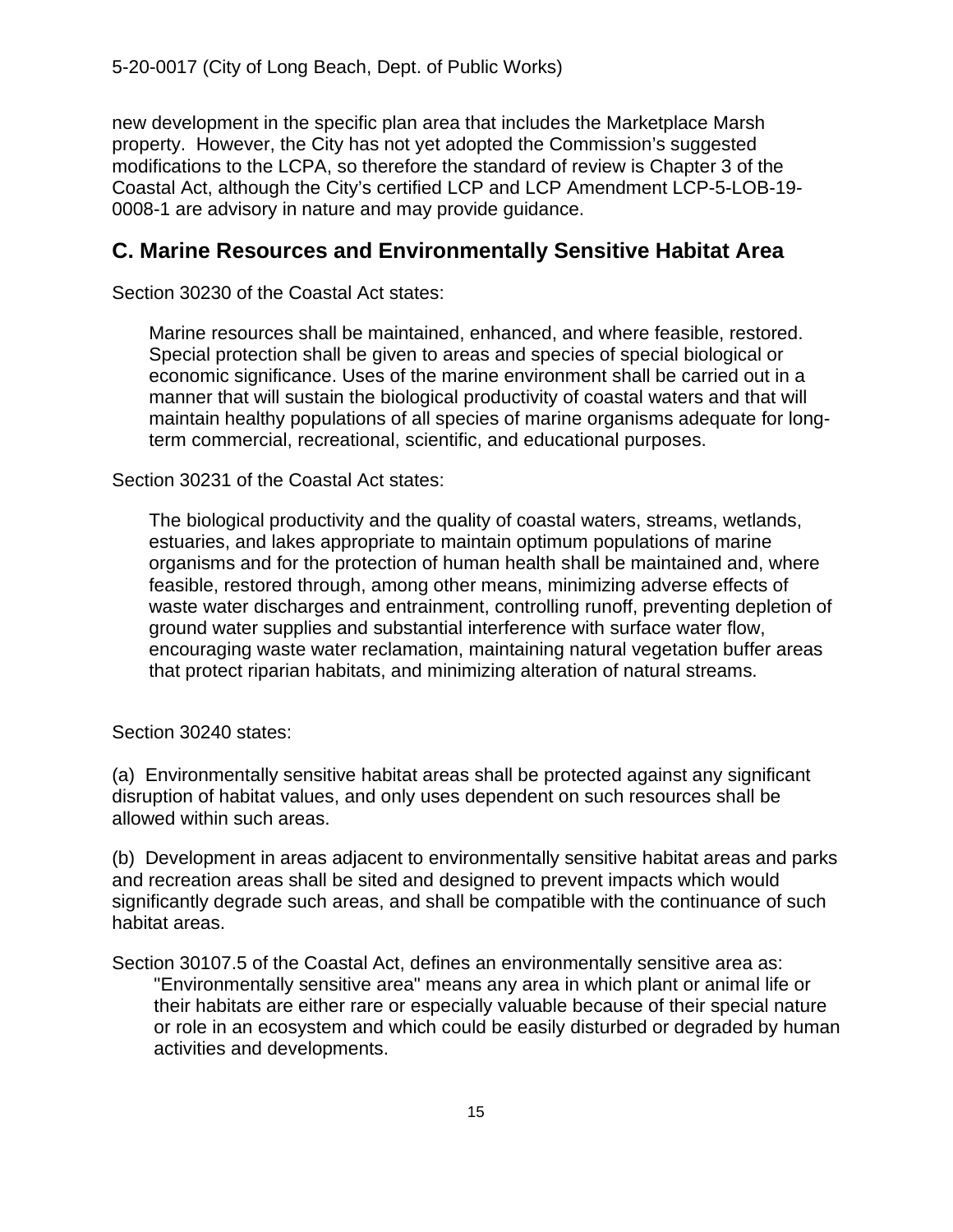Although Chapter 3 of the Coastal Act is the standard of review for this project, policies equivalent to Section 30230, 30231, 30233 and 30240 of the Coastal Act are included in the Long Beach LCP. Furthermore, the following additional policy recently approved by this Commission as a part of SEASP (LCP-5-LOB-19-0008-1) specifically addresses the use of insecticides and herbicides. Section 5.6: Development Standards, Wetlands Proximity to Sensitive Coastal Habitat Areas Policy 5.32 states (emphasis added):

E. The use of insecticides, herbicides, anti-coagulant rodenticides or any toxic chemical substance that has the potential to significantly degrade biological resources shall be prohibited, **except where necessary to protect or enhance the habitat itself, such as for eradication of invasive plant species or habitat restoration, and where there are no feasible alternatives that would result in fewer adverse effects to the habitat value of the site.** Application of such chemical substances shall not take place during the winter season or when rain is predicted within a week of application. Herbicide application necessary to prevent regrowth of highly-invasive exotic vegetation such as giant reed/cane (*Arundo donax*) shall be restricted to the best available and least-toxic product and method in order to minimize adverse impacts to wildlife and the potential for introduction of herbicide into the aquatic environment or onto adjacent nontargeted vegetation. In no instance shall herbicide application occur if wind speeds on site are greater than five miles per hour or 48 hours prior to predicted rain. In the event that rain does occur, herbicide application shall not resume again until 72 hours after rain.

In addition, Policy 5.4 of SEASP adds several areas as Local Sensitive Habitat Areas, and includes number 10, that addresses Marketplace Marsh:

"In 2012, this site was found to have approximately 21.8 acres of potential jurisdictional waters of the United States with aquatic features and degraded vegetated wetlands in the form of southern brackish marsh, southern coastal saltmarsh, mulefat scrub, and southern willow scrub. Southern tarplant, a CNPS Rare Plant, was also mapped on this site. In 2018, southern tarplant along with habitat areas that may meet ESHA criteria, including black willow, pickleweed mats, and saltgrass flats, were found on this site. Saltgrass flats provide habitat for the saltmarsh wandering skipper, a State Species of Special Concern. Runoff from Marketplace Center maintains this freshwater wetland."

#### **Marine Resources**

Section 30231 requires that the biological productivity and quality of coastal waters be Maintained, maintain optimum populations of marine organisms, and benefit and protect of human health. Section 30230 requires that uses of the marine environment be carried out in a manner that will sustain the biological productivity of coastal waters for longterm commercial, recreational, scientific, and educational purposes.

The proposed project is vegetation removal utilizing hand tools and herbicide for mosquito abatement and habitat restoration. As discussed previously, uncontrolled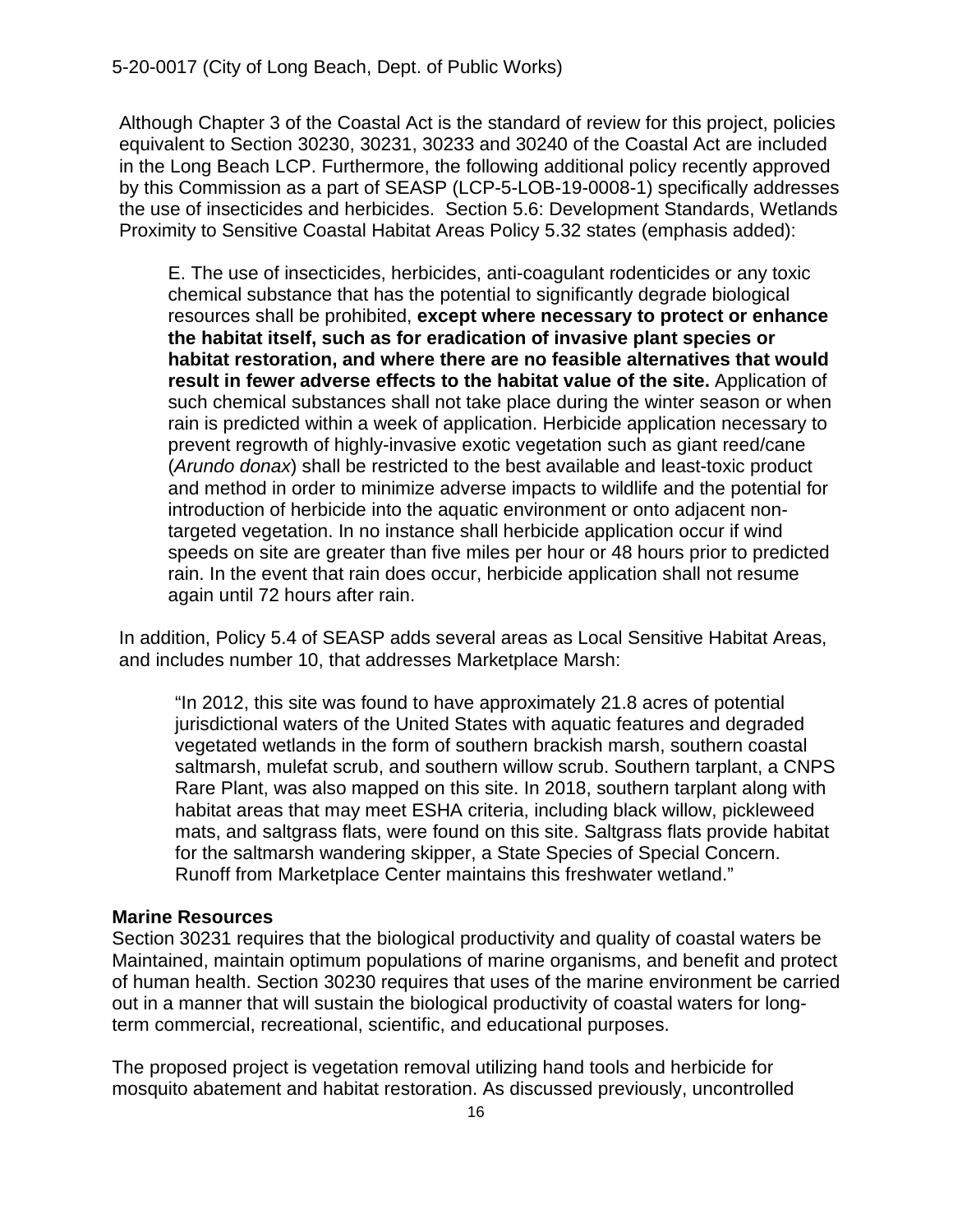mosquito populations can threaten human health and the stagnant marsh does not provide optimal habitat for marine organisms. While the project has been designed and conditioned to avoid permanent impacts to sensitive species in the wetland, the project proposes to remove approximately 30% of the emergent vegetation in the project area to restore better water circulation in the marsh that will improve the marsh habitat. Therefore, temporary impacts are unavoidable, but the project as designed and conditioned will result in a much higher functioning marsh ecosystem with improved water circulation.

As stated, according to the LA County Vector Control, the proposed vegetation management plan will create more open water promoting mosquito deterring wave action, increase open water for wildlife, allow for natural predation to assist in the control of the mosquitoes, and reduce the amount of insecticide applied to the marsh by as much as 80 pounds a month. In addition, more open water with islands of vegetation will improve the success rate for nesting birds that are currently predated upon by resident animals that can access the nests. More islands of vegetation surrounded by open water will deter such predators from accessing nesting birds. Robb Hamilton, the biologist who conducted the biological survey for the marsh, stated that:

"Opening up additional open water, intermixed with dense stands of emergent vegetation that will remain, is expected to establish habitat conditions suitable to a wider variety of native bird species than currently occurs at Marketplace Marsh. So long as subsequent spraying of emergent vegetation in the specified areas is conducted using approved methods and herbicides labeled for use in wetland situations, no potentially significant adverse effects are identified."

With regard to the applicant's use of herbicides, Commission staff researched the suitability of the proposed herbicide in marsh habitat in California, consulted with the California Department of Pesticide Regulation (CDPR), reviewed the label instructions and has determined that Clearcast™ (imazamox) or Habitat™ (imazapyr) are the least toxic herbicides certified and registered for use in aquatic habitats in California and are appropriate for the use proposed at Marketplace Marsh.

The proposed vegetation removal activities include measures to minimize the effect that these activities will have upon the marine environment. **Special Condition 2** requires the applicant to adhere to Best Management Practices related to vegetation removal using herbicides, and to follow all Cal EPA and EPA approved guidelines and label instructions indicated with their use. Therefore, Commission staff finds that the proposed development, as conditioned, conforms with Sections 30230 and 30231 of the Coastal Act and the City's LCP regarding the protection of water quality and to promote biological productivity of coastal waters and to protect human health

#### **Wetlands**

Section 30233 of the Coastal Act states that diking, filling, and dredging of coastal waters and wetlands may be permitted for restoration purposes. The proposed project is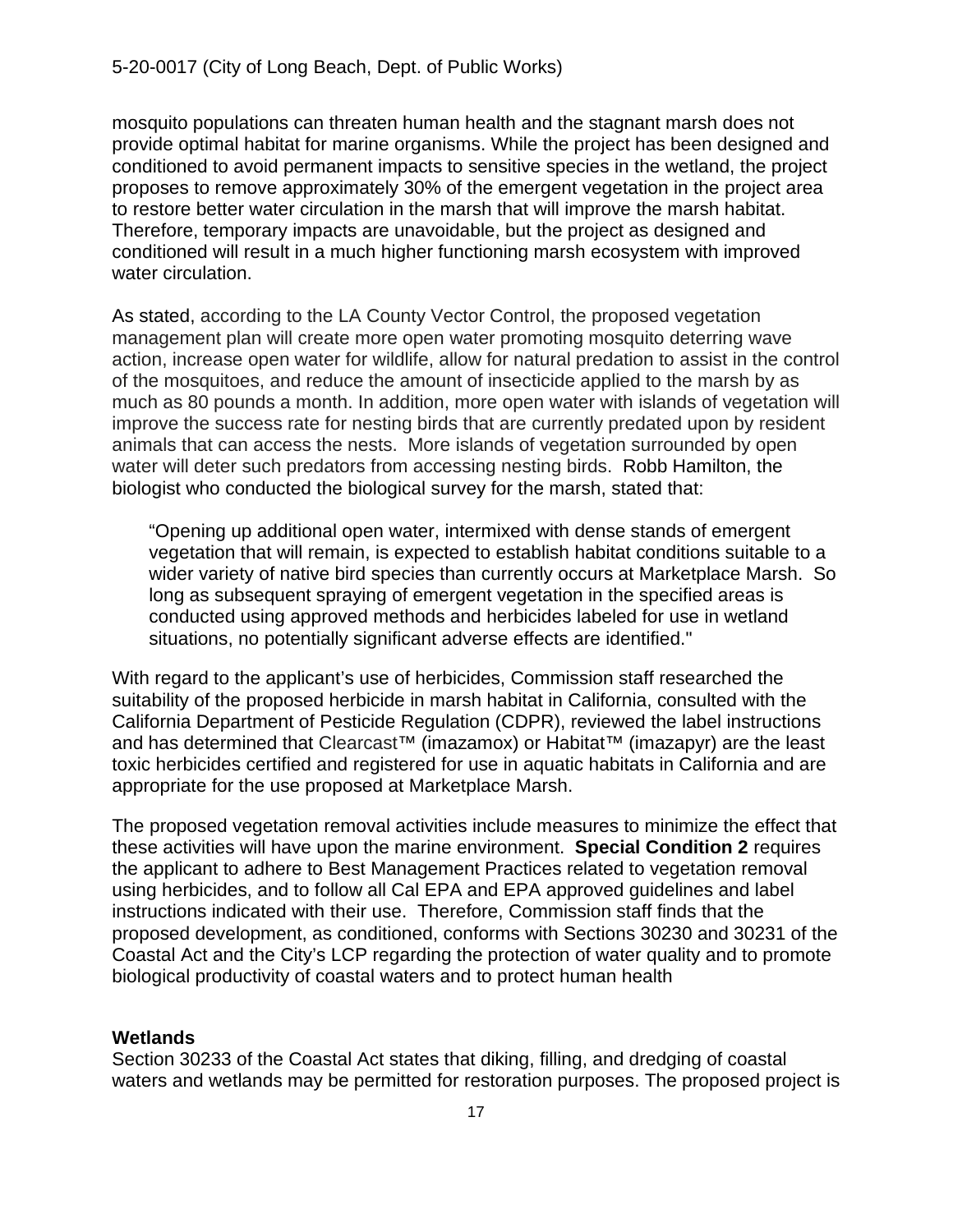to remove emergent vegetation from a brackish marsh, which is considered a wetland. The bulk of the vegetation will be cut, and the remaining root structure will be treated with herbicide, therefore the soil that the subject vegetation is emerging from will not be disturbed. Thus, the proposed method of vegetation removal and herbicide application are not considered diking, filling, or dredging of a wetland. The proposed project will not impact the sediment of the marsh. Therefore, Section 30233 does not apply.

## **Environmentally Sensitive Habitat within the Project Area**

Pursuant to subsection 30240(a) of the Coastal Act, development in environmentally sensitive habitat areas (ESHA) is limited to uses that are dependent on the resource such as low impact camping, trails, and restoration and must protect against any significant disruption of habitat values. Under section 30240(b), development that occurs adjacent to ESHA must be sited and designed to prevent impacts which would significantly degrade those areas, and must be compatible with the continuance of those habitat areas.

1. ESHA in the Project Area

The proposed vegetation removal activities will occur within the Marketplace Marsh, a 6.5-acre brackish marsh being overrun by excessive vegetative growth within the larger Los Cerritos Wetlands complex that supports aquatic features and degraded wetlands in the form of southern brackish marsh, southern coastal saltmarsh, mulefat scrub, and southern willow scrub. Marketplace Marsh is an environmentally sensitive habitat area that provides habitat for many native animals including hundreds of bird species and numerous special status faunal species.

The emergent vegetation consists of dense mixed stands of Broadleaf Cattail (*Typha latifolia*), southern cattail (*T*ypha *domingensis*), Chairmaker's bulrush (*Schoeneplectus americanus)*, and California bulrush (*Schoenoplectus californicus)*, with limited patches of salt marsh bulrush (*Schoenoplectus robustus).* Open areas between vegetation thickets are covered in American water fern (*Azolla filiculoides*) during the wet season and remain unvegetated during the dry season. Limited stands of black willow (*Salix gooddingii*) and red willow (*Salix laevigata*), occur, as does the non-native, invasive salt cedar (*Tamarisk ramosissima*).

According to the *Marketplace Biological Report*, conducted by Hamilton Biological, Inc., dated May 14, 2020, special status wildlife species known or expected to be present in this type of emergent vegetation would include several California species of special concern including the least bittern (*Ixobrychus exilis*), Clark's marsh wren (*Cistothorus palustris clarkae*), and tricolored blackbird (*Agelaius tricolor*). Sora (*Porzana carolina)*  and Virgina rail (*Rallus limicola)* also occupy vegetated areas of the marsh The other special-status species known to be present is southern tarplant (*Centromadia parryi* ssp. *australis*), a California Native Plant Society (CNPS) Rare Plant found along the periphery of the project area, along the east side of Marketplace Marsh, and the wandering skipper (*Panoquina errans*), a butterfly species which is not expected to be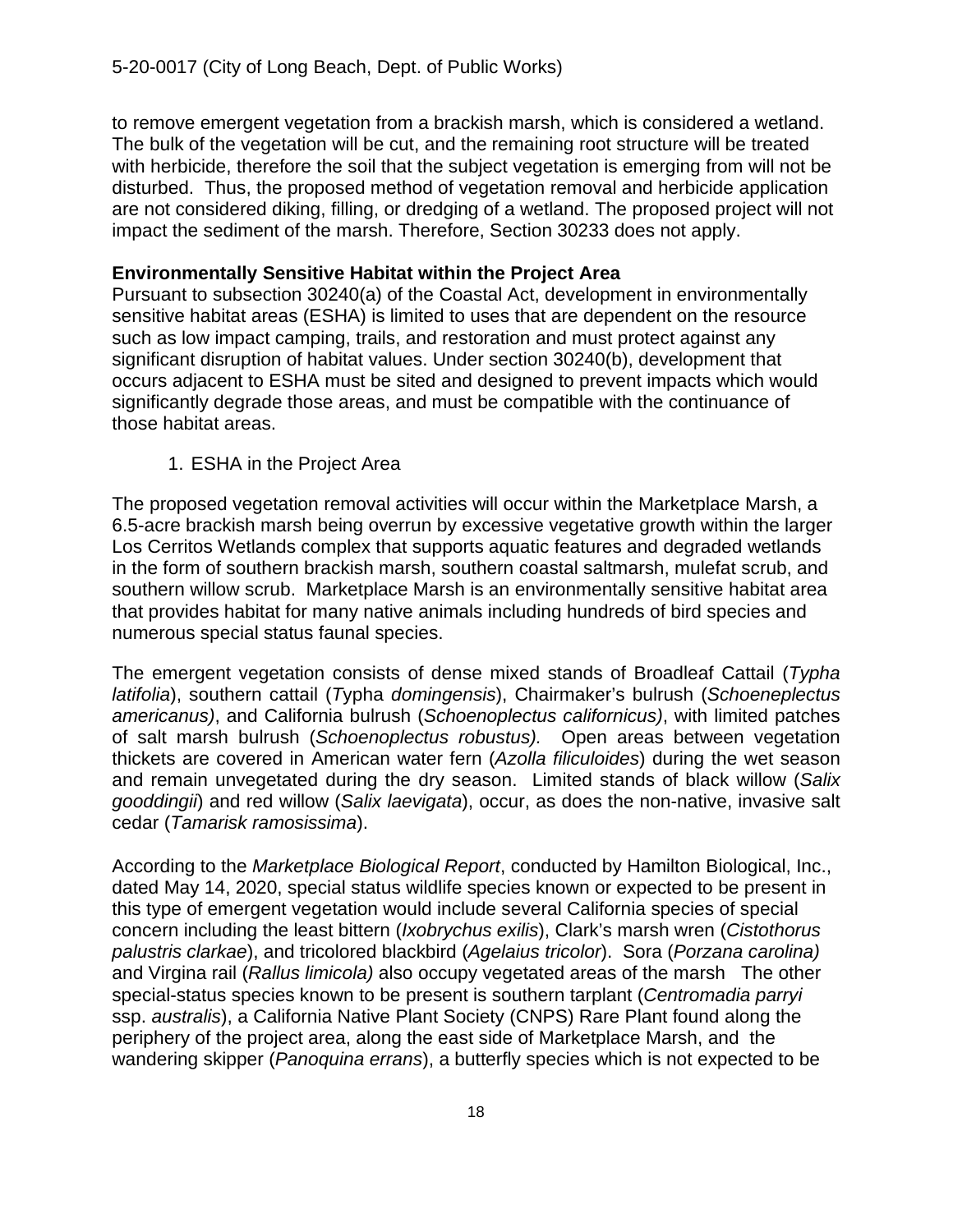impacted by the project, but may occur in salt grass (*Distichlis spicata*), which is present around the margins of Marketplace Marsh.

The Coastal Act defines environmentally sensitive habitat area as any area in which plant or animal life or their habitats are either rare or especially valuable because of their special nature or role in an ecosystem and which could be easily disturbed or degraded by human activities and developments. According to the survey, the marsh contains plant and animal species (as listed above) which are rare and easily disturbed or threatened by impacts to the marsh and wetlands. Commission staff ecologist, Dr. Jonna Engel reviewed the biological survey report, google aerials and site photographs, and determined that Marketplace Marsh is ESHA based on the rarity of coastal freshwater marsh habitats and the number of sensitive species that the marsh supports. Additionally, the City of Long Beach LCP identifies the Marketplace Marsh and surrounding Los Cerritos Wetlands as ESHA. Therefore, the majority of the project site, consisting of 6.5 acres of brackish marsh, is ESHA and the project must comply with Section 30240 of the Coastal Act. As discussed below, the project is consistent with Section 30240 with respect to both development in and adjacent to ESHA.

2. Application to this Project

As stated above, under section 30240(a), development that occurs in designated ESHA must satisfy two tests: 1) it must be for the use that is dependent on the resource, and 2) it must protect against any significant disruption of habitat values. Under section 30240(b), development that occurs adjacent to ESHA must be sited and designed to prevent impacts which would significantly degrade those areas and must be compatible with the continuance of those habitat areas. As discussed above, the proposed vegetation removal will occur both within and adjacent to ESHA, and must comply with the habitat protection requirements of Section 30240.

An important purpose of the proposed marsh vegetation removal is to restore marsh ecosystem services and functions that naturally limit mosquito populations. Restoration is one of the few limited resource dependent uses allowed in ESHA. While the proposed project will have temporary impacts to the vegetation, it is ultimately a habitat restoration project that, once completed, will contribute to the increased productivity of the habitat. Without the proposed project, an overabundance of emergent vegetation will continue to proliferate, further reducing water circulation, continuing to degrade the wetland and increasing mosquito numbers and endangering public health and safety. Further, without the vegetation removal, LA County Vector Control may need to utilize more non-specific mosquito insecticides that may be ultimately harmful to the flora and fauna in the habitat, and further, may need to take action and issue an order removing the vegetation without the benefit of a coastal development permit. The removal of vegetation to improve water circulation and allow mosquito populations to be more holistically controlled through natural predation aids in restoration of the marsh ecosystem.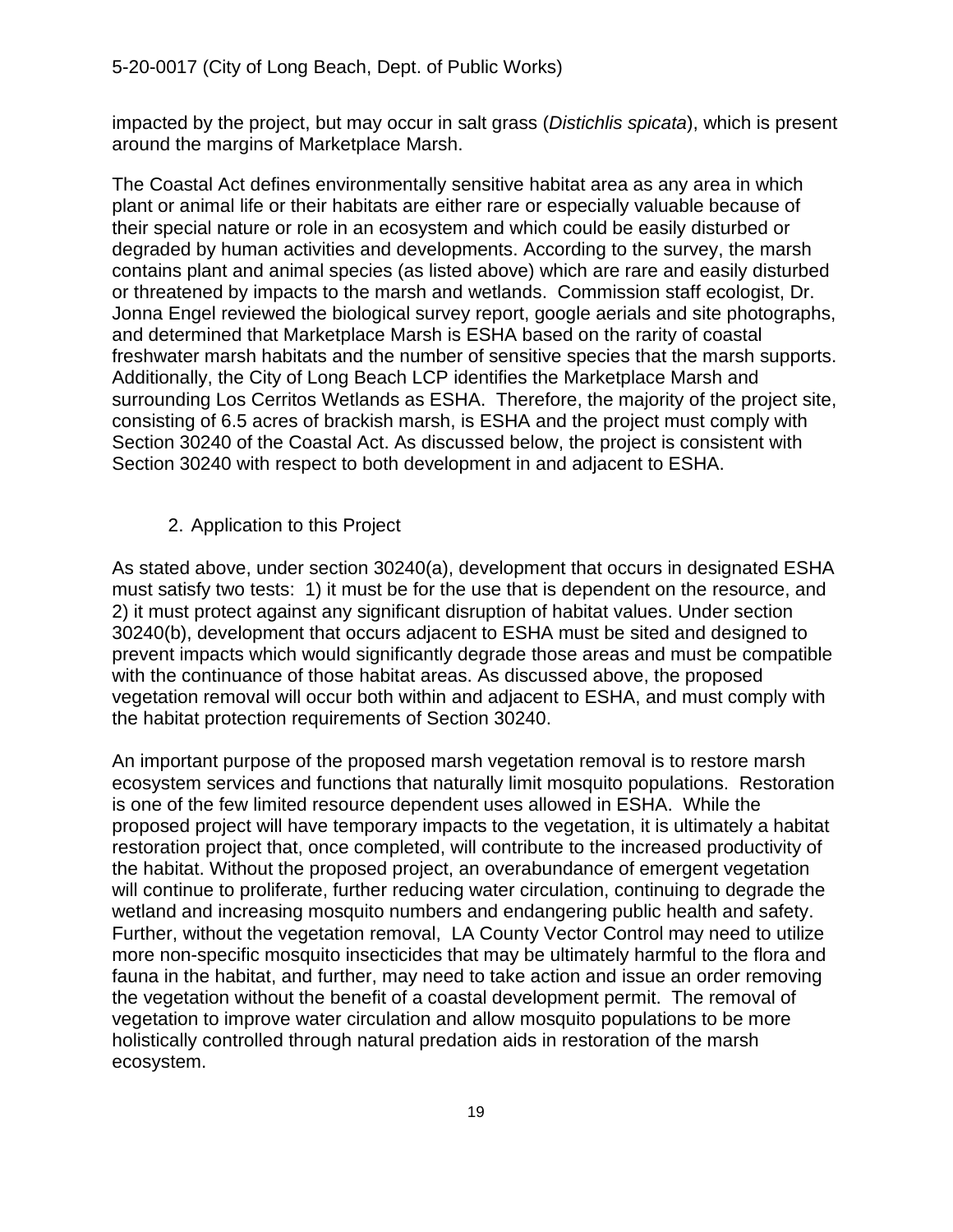The project has been designed to protect against any significant degradation of the wetland ecosystem. All populations of southern tarplant are located outside of the limits of disturbance of the proposed project as shown on **[Exhibit 5](https://documents.coastal.ca.gov/reports/2021/1/W24a/W24a-1-2021-exhibits.pdf)**. To ensure that potential impacts to the sensitive species that may utilize this area are avoided, all work is conditioned to occur outside of bird nesting season. The marsh and surrounding habitat have the potential to provide nesting and foraging resources for sensitive bird species. To avoid impacting sensitive species during construction, the Commission imposes **Special Conditions 2 and 5** to require that the project is monitored for potential impacts to biological resources and that work occurs outside of nesting season.

In addition, the project has been conditioned to submit all necessary State and/or Federal permits that may be necessary for all aspects of the proposed project from other resource agencies, or evidence that no such approvals are required, which is addressed in **Special Condition 4.**

If the vegetation maintenance plan fails to meet the performance standard of 30% less emergent vegetation as specified in the vegetation management plan which contributes to degradation of the water circulation in the marsh, **Special Condition 6** requires the applicant to submit an annual monitoring report every year for five (5) years from the date of the approval or the CDP. If the report concludes that the vegetation is not being maintained in conformance with the vegetation management program approved pursuant to this permit, the applicant shall submit a revised or supplemental restoration plan for the review and approval of the Executive Director. Accordingly, the Commission finds that the proposed project, as conditioned, is consistent with 30240 of the Coastal Act.

## <span id="page-19-0"></span>**D. Cultural and Archaeological Resources**

Section 30244 of the Coastal Act states:

*Where development would adversely impact archaeological or paleontological resources as identified by the State Historic Preservation Officer, reasonable mitigation measures shall be required.*

Coastal Act Section 30244 states that reasonable mitigation measures shall be required where development would adversely impact archaeological resources. These resources may include sacred lands, traditional cultural places and resources, and archaeological sites. The first component of an analysis under section 30244 is to determine what, if any, archeological (including tribal and cultural resources) or paleontological resources exist in the project vicinity that could be adversely affected by the proposed development.

Tule grass was used by the Native American tribes to create water vessels, mats to place on top of their homes, and to create baskets. Much of the wetland areas between Long Beach and Seal Beach are located in between the prehistoric villages of Puvungna and Motuucheyngna and the project area is considered by these tribal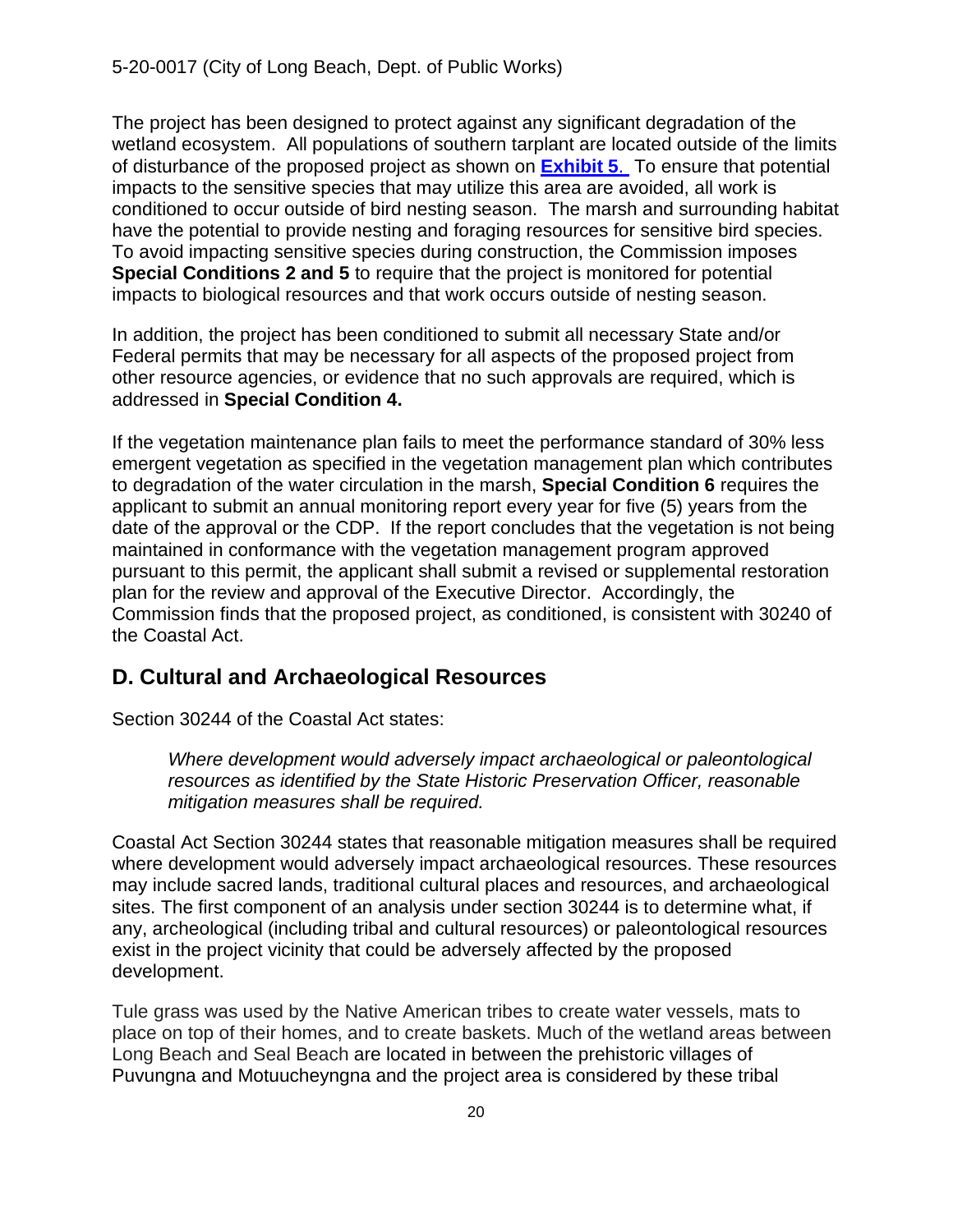members to be part of the larger cultural landscape of Puvungna and the surrounding villages, which contains ceremonial areas and sacred sites. This subject was detailed in CDP 9-18-0395.

The site is believed to contain archeological resources because many tribal resources had been recorded in the larger vicinity, although no specific known resources are present on the project site. Although the site is believed to contain archeological resources, the proposed project itself will not have an impact on the resources. The proposed project does not involve any ground disturbance, excavation or grading. While the site is considered a sacred land and may be part of a Traditional Cultural Property or Tribal Cultural Landscape much broader than individual archeological deposits, the features of the site that make the land sacred, such as its surrounding topography, the water onsite, and the sensitive plant and animal species, are not threatened by the proposed project. Tule was and is a plant material frequently used by the Native American Tribes in the area, and removal of 30% of the tule grass still leaves a significant portion of Tule to provide habitat to sensitive animal species, still comprises a significant part of the landscape, and is still available for use for tribal purposes.

On December 8, 2020, Commission staff initiated government to government consultation with Native American Tribes in accordance with the Commission's Tribal Consultation Policy. Chairman Andrew Salas and Mr. Matt Teutimez of the Gabrieleno Band of Mission Indians – Kizh Nation requested a formal government to government consultation, which took place with Commission staff on December 14, 2020. Chairman Salas and Mr. Teutimez expressed their support for the project because Tule is traditionally managed by humans through cutting and expressed an interest in potentially utilizing the harvested tule after it is removed from the marsh. They indicated that because this plant species was traditionally cut and used as a resource, cutting the Tule does not negatively impact the plant or the sacred nature of the area. In terms of application of the herbicide, a Kizh Nation tribal representative serves as a Tribal council member for Cal EPA and understands that herbicide is needed at this time, however in the future, the Kizh Nation may support alternative or organic herbicides that are safe for water use if they are available. The applicant took the Kizh Nation tribal representatives on a tour of the site. The Nation is comfortable with this use of a watersafe herbicide in this location because it is an isolated water body and they understand that the proposed herbicide breaks down in water in a matter of days.

As of the date of publication of this staff report, Commission staff has not received a response from any other interested tribal representatives in response to staff's formal notification of proposed development, however several other tribal governments were contacted by phone and email and some expressed concern with application of the herbicide from an ecological and land management standpoint. None of the tribal representatives indicated that the proposed project would have a negative impact to the status of the land as a sacred area.

Although the removal of Tule grass itself was not a concern to the tribal members, to ensure the harvested tule is offered to tribal members for cultural uses prior to disposal,